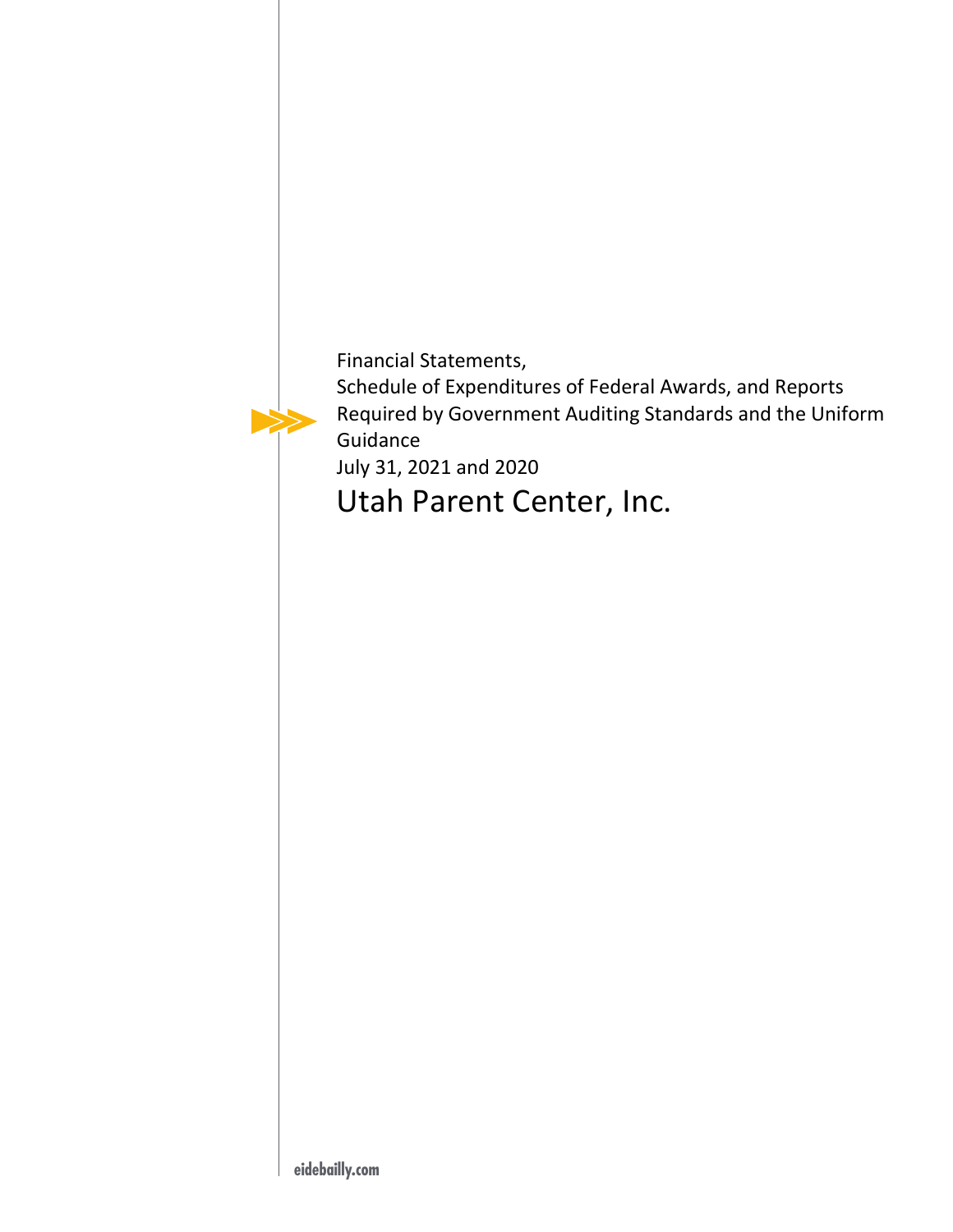| <b>Financial Statements</b>                                                                                                                                                                                 |  |
|-------------------------------------------------------------------------------------------------------------------------------------------------------------------------------------------------------------|--|
|                                                                                                                                                                                                             |  |
| Federal Awards Reports in Accordance with the Uniform Guidance                                                                                                                                              |  |
| Independent Auditor's Report on Internal Control over Financial Reporting and on Compliance and Other<br>Matters Based on an Audit of Financial Statements Performed in Accordance with Government Auditing |  |
| Independent Auditor's Report on Compliance for the Major Federal Programs; Report on Internal Control                                                                                                       |  |
|                                                                                                                                                                                                             |  |
|                                                                                                                                                                                                             |  |
|                                                                                                                                                                                                             |  |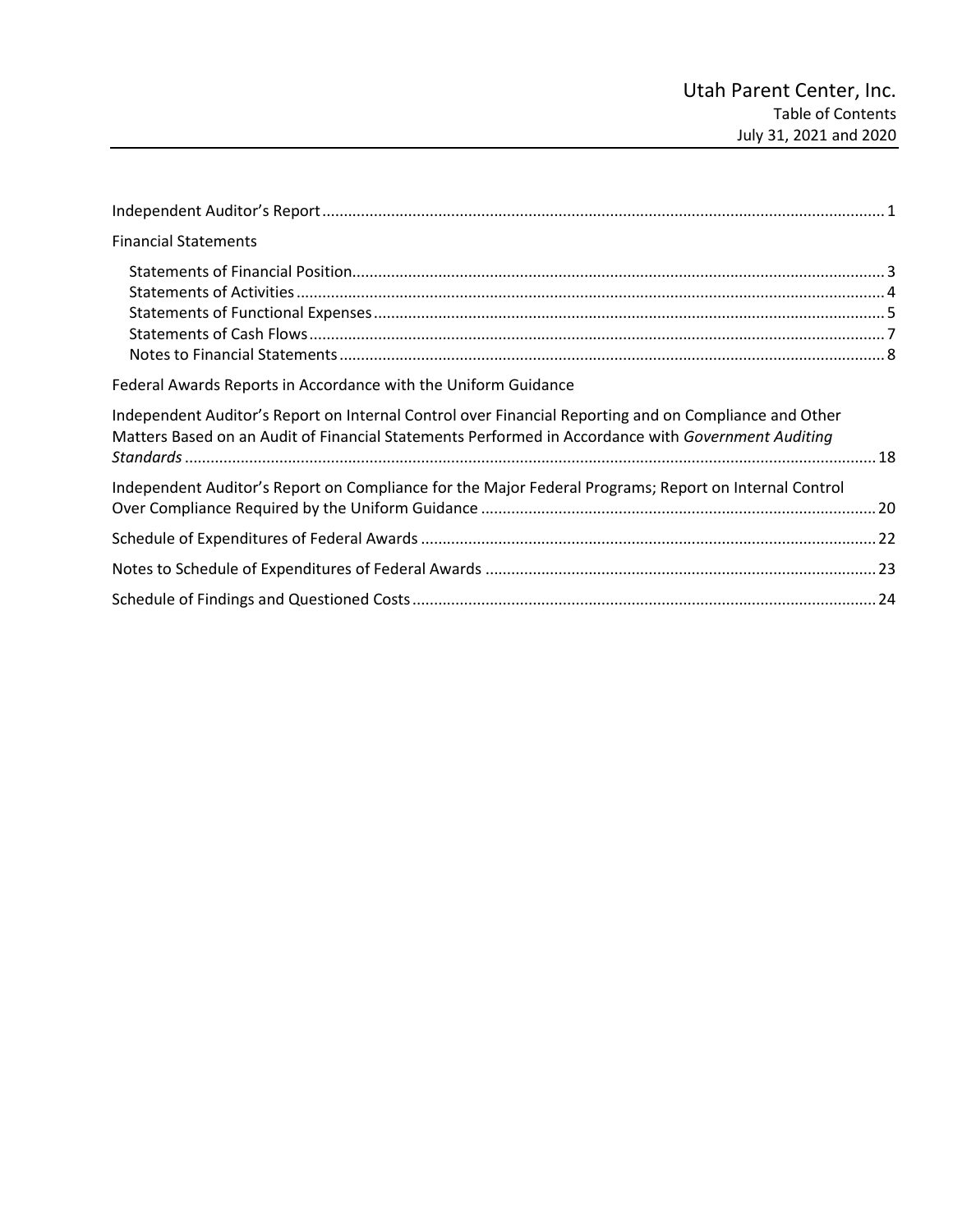

**CPAs & BUSINESS ADVISORS** 

#### **Independent Auditor's Report**

<span id="page-2-0"></span>The Board of Directors and Management of Utah Parent Center, Inc. Salt Lake City, Utah

#### **Report on the Financial Statements**

We have audited the accompanying financial statements of Utah Parent Center, Inc., which comprise the statement of financial position as of July 31, 2021 and 2020, and the related statements of activities, functional expenses, and cash flows for the years then ended, and the related notes to the financial statements.

### **Management's Responsibility for the Financial Statements**

Management is responsible for the preparation and fair presentation of these financial statements in accordance with accounting principles generally accepted in the United States of America; this includes the design, implementation, and maintenance of internal control relevant to the preparation and fair presentation of financial statements that are free from material misstatement, whether due to fraud or error.

### **Auditor's Responsibility**

Our responsibility is to express an opinion on these financial statements based on our audits. We conducted our audits in accordance with auditing standards generally accepted in the United States of America and the standards applicable to financial audits contained in *Government Auditing Standards*, issued by the Comptroller General of the United States. Those standards require that we plan and perform the audit to obtain reasonable assurance about whether the financial statements are free from material misstatement.

An audit involves performing procedures to obtain audit evidence about the amounts and disclosures in the financial statements. The procedures selected depend on the auditor's judgment, including the assessment of the risks of material misstatement of the financial statements, whether due to fraud or error. In making those risk assessments, the auditor considers internal control relevant to the entity's preparation and fair presentation of the financial statements in order to design audit procedures that are appropriate in the circumstances, but not for the purpose of expressing an opinion on the effectiveness of the entity's internal control. Accordingly, we express no such opinion. An audit also includes evaluating the appropriateness of accounting policies used and the reasonableness of significant accounting estimates made by management, as well as evaluating the overall presentation of the financial statements.

We believe that the audit evidence we have obtained is sufficient and appropriate to provide a basis for our audit opinion.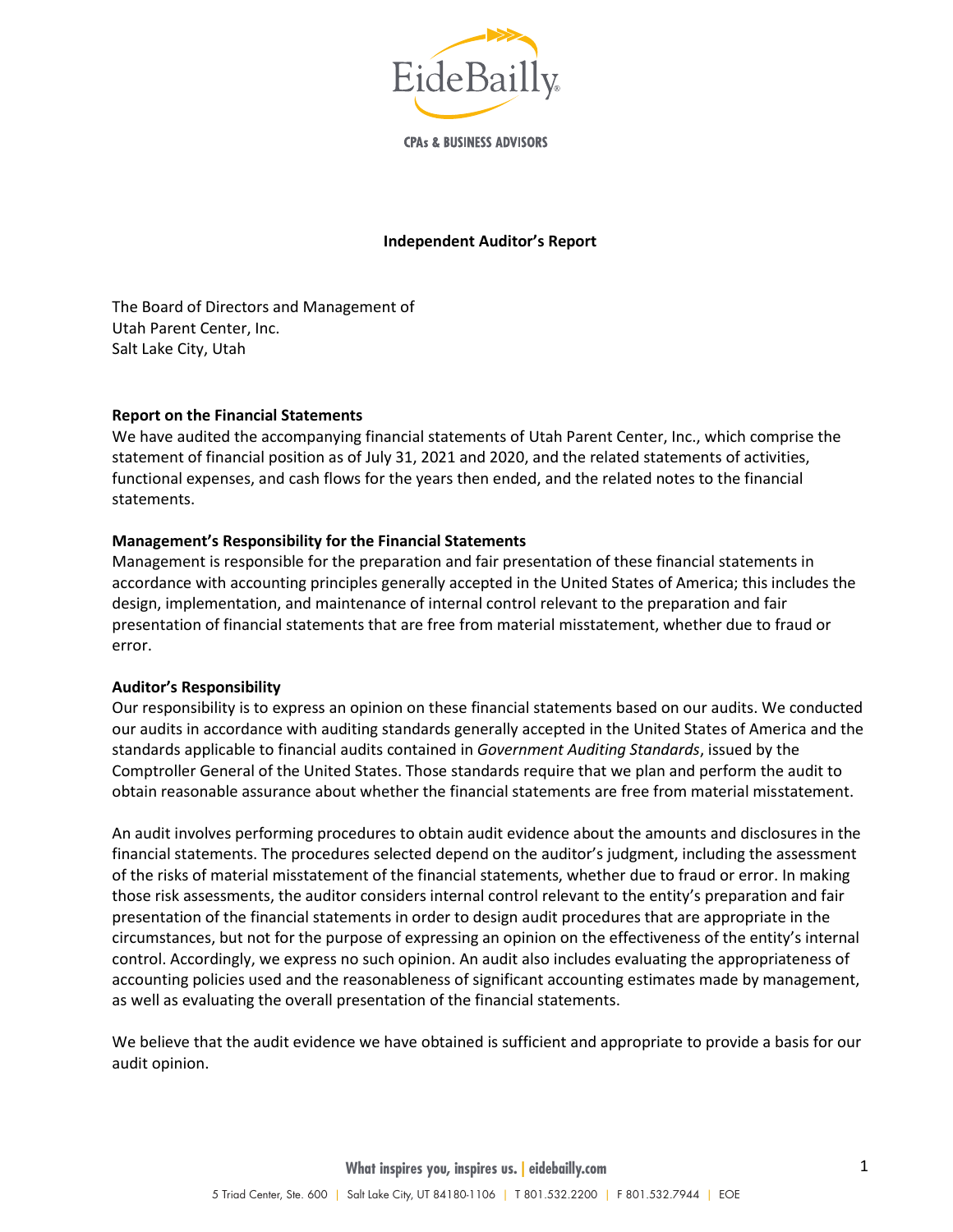### **Opinion**

In our opinion, the financial statements referred to above present fairly, in all material respects, the financial position of Utah Parent Center, Inc. as of July 31, 2021 and 2020, and the changes in its net assets and its cash flows for the years then ended in accordance with accounting principles generally accepted in the United States of America.

### **Other Matters**

#### *Other Information*

Our audit was conducted for the purpose of forming an opinion on the financial statements as a whole. The accompanying schedule of expenditures of federal awards is presented for purposes of additional analysis as required by the audit requirements of Title 2 *U.S. Code of Federal Regulations* Part 200, *Uniform Administrative Requirements, Cost Principles, and Audit Requirements for Federal Awards* (Uniform Guidance) and is not a required part of the financial statements. Such information is the responsibility of management and was derived from and relates directly to the underlying accounting and other records used to prepare the financial statements. The information has been subjected to the auditing procedures applied in the audit of the financial statements and certain additional procedures, including comparing and reconciling such information directly to the underlying accounting and other records used to prepare the financial statements or to the financial statements themselves, and other additional procedures in accordance with auditing standards generally accepted in the United States of America. In our opinion, the schedule of expenditures of federal awards is fairly stated in all material respects in relation to the financial statements as a whole.

#### **Other Reporting Required by** *Government Auditing Standards*

In accordance with *Government Auditing Standards*, we have also issued our report dated January 5, 2022 on our consideration of Utah Parent Center, Inc.'s internal control over financial reporting and on our tests of its compliance with certain provisions of laws, regulations, contracts and grant agreements, and other matters. The purpose of that report is solely to describe the scope of our testing of internal control over financial reporting and compliance and the results of that testing, and not to provide an opinion on the effectiveness of Utah Parent Center, Inc.'s internal control over financial reporting or on compliance. That report is an integral part of an audit performed in accordance with *Government Auditing Standards* in considering Utah Parent Center, Inc.'s internal control over financial reporting and compliance.

Ede Sailly LLP

Salt Lake City, Utah January 5, 2022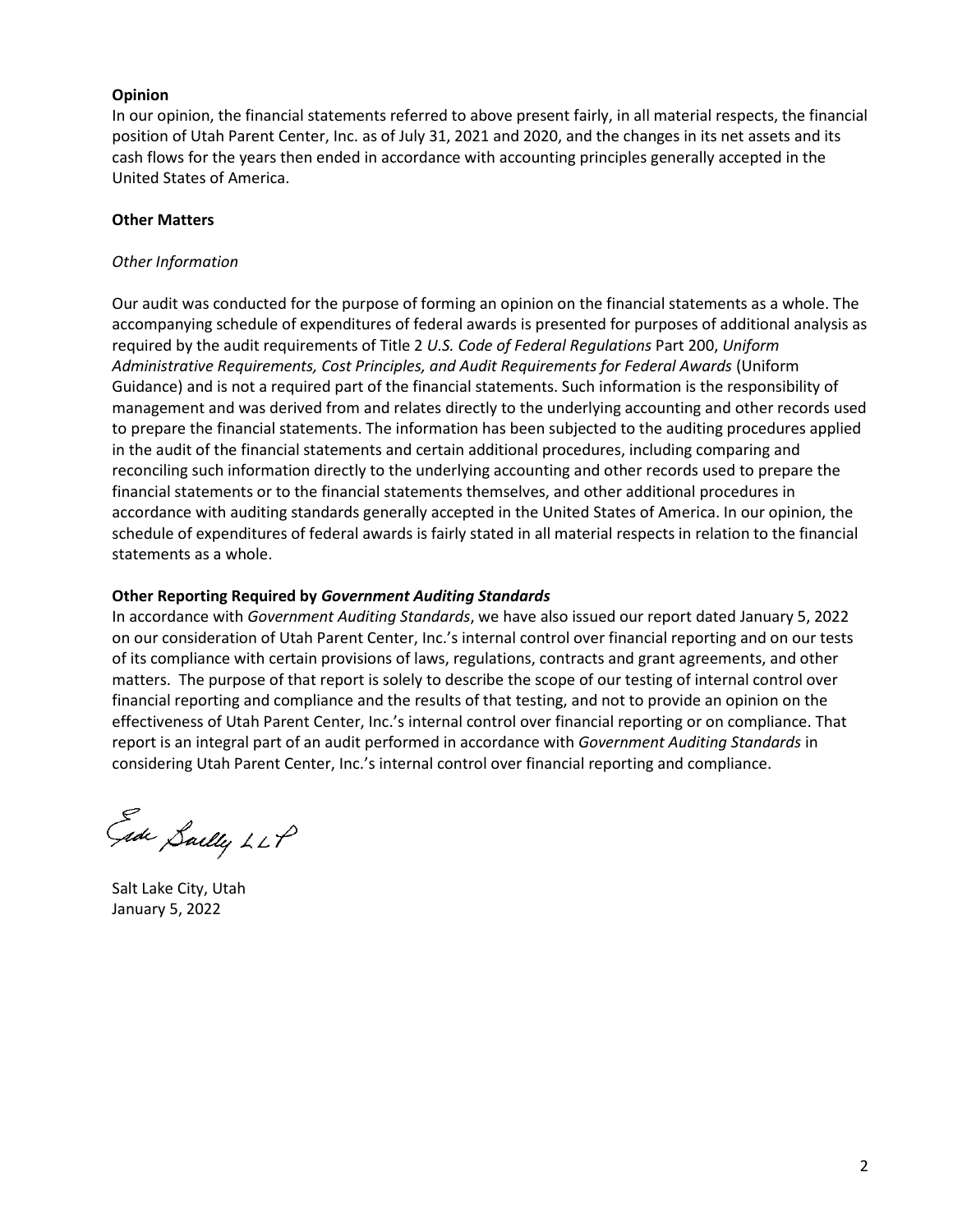<span id="page-4-1"></span><span id="page-4-0"></span>

|                                          | 2021            | 2020            |
|------------------------------------------|-----------------|-----------------|
| Assets                                   |                 |                 |
| Current assets                           |                 |                 |
| Cash and cash equivalents                | \$<br>444,838   | \$<br>483,356   |
| Grants and contracts receivable          | 80,547          | 90,887          |
| <b>Total current assets</b>              | 525,385         | 574,243         |
| Endowment                                | 509,983         | 404,935         |
| Furniture and equipment, net             | 45,782          | 12,570          |
| Other assets                             | 11,170          | 19,127          |
|                                          | 1,092,320<br>\$ | 1,010,875<br>\$ |
| <b>Liabilities and Net Assets</b>        |                 |                 |
| <b>Current Liabilities</b>               |                 |                 |
| Accounts payable                         | \$<br>1,177     | \$<br>5,939     |
| Accrued expenses                         | 73,560          | 71,057          |
| Current maturities of notes payable      |                 | 85,874          |
| <b>Total current liabilities</b>         | 74,737          | 162,870         |
| Long-Term Liabilities                    |                 |                 |
| Notes payable, less current maturities   |                 | 109,373         |
| <b>Total liabilities</b>                 | 74,737          | 272,243         |
| <b>Net Assets</b>                        |                 |                 |
| Without donor restrictions               | 462,383         | 296,961         |
| With donor restrictions                  |                 |                 |
| <b>Purpose restrictions</b>              | 364,515         | 250,986         |
| Perpetual in nature                      | 190,685         | 190,685         |
| Total net assets with donor restrictions | 555,200         | 441,671         |
| Total net assets                         | 1,017,583       | 738,632         |
|                                          | \$<br>1,092,320 | \$<br>1,010,875 |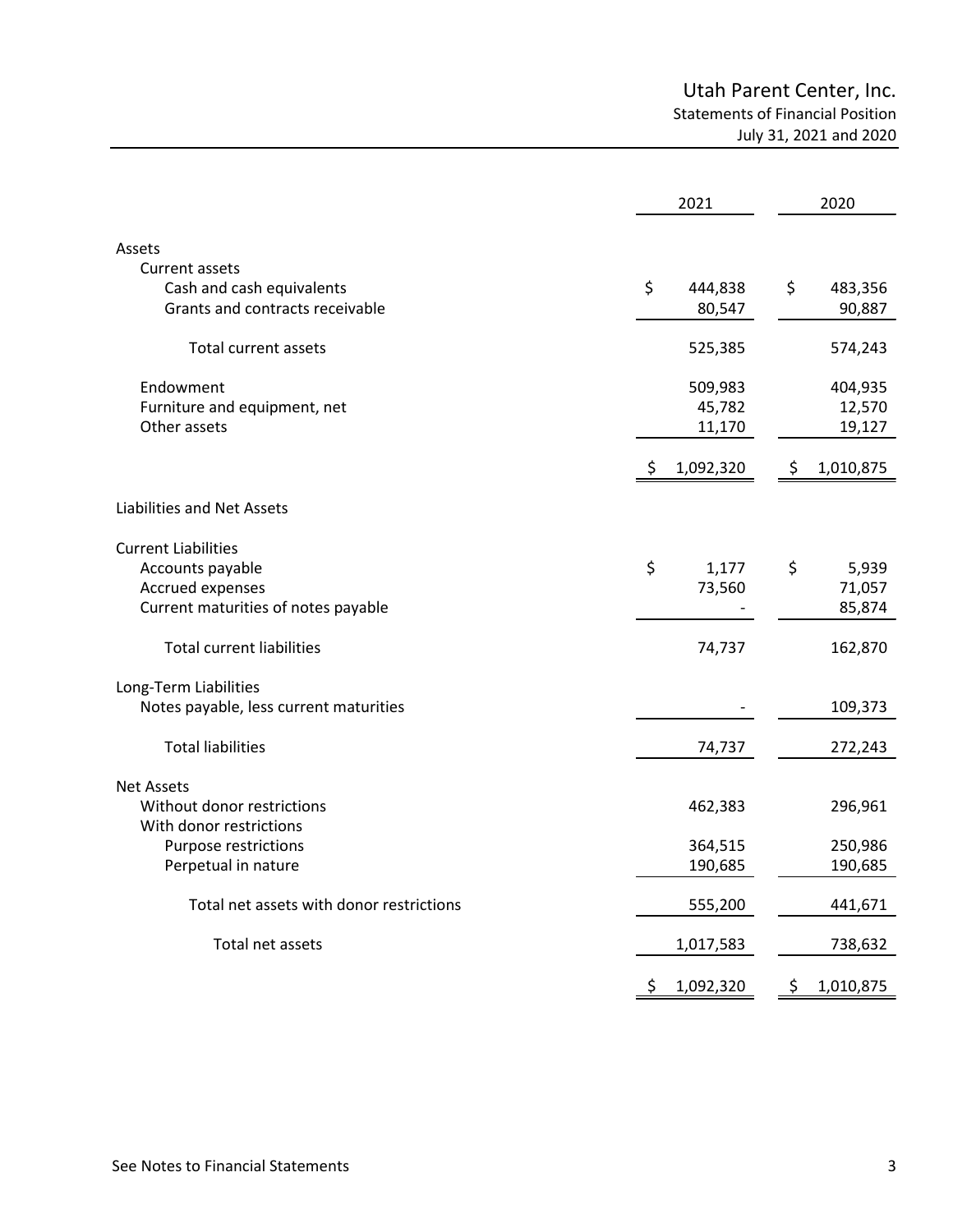# Utah Parent Center, Inc. Statements of Activities Years Ended July 31, 2021 and 2020

<span id="page-5-0"></span>

|                                                         | 2021          | 2020          |
|---------------------------------------------------------|---------------|---------------|
| Net Assets Without Donor Restrictions                   |               |               |
| Revenue, support, and gains<br>Public support           |               |               |
| Private donations and contributions                     | \$<br>184,491 | \$<br>125,873 |
| Gross special events revenue                            |               | 42,413        |
| Less costs of direct benefit to donors                  |               | (19, 314)     |
|                                                         |               |               |
| Net special events revenue                              |               | 23,099        |
| Grants and contracts                                    | 1,278,327     | 1,096,871     |
| Gain on forgiveness of Paycheck Protection Program loan | 195,247       |               |
| Other income                                            | 3,434         | 2,882         |
| In-kind contributions and donated professional services | 1,053         | 4,705         |
| Net assets released from restrictions                   |               |               |
| <b>Restrictions satisfied</b>                           | 30,896        | 21,986        |
| Total revenue and support without donor restrictions    | 1,693,448     | 1,275,416     |
| Expenses                                                |               |               |
| Program services                                        | 1,341,745     | 1,126,799     |
| <b>Supporting services</b>                              |               |               |
| Management and general                                  | 131,727       | 109,259       |
| Fundraising                                             | 54,554        | 51,389        |
| <b>Total expenses</b>                                   | 1,528,026     | 1,287,447     |
|                                                         |               |               |
| Change in Net Assets Without Donor Restrictions         | 165,422       | (12, 031)     |
| Net Assets With Donor Restrictions                      |               |               |
| Private donations and contributions                     | 27,348        | 30,000        |
| Endowment net investment return                         | 117,077       | (2,366)       |
| Net assets released from restrictions                   |               |               |
| Restrictions satisfied                                  | (30, 896)     | (21, 986)     |
| Change in Net Assets With Donor Restrictions            | 113,529       | 5,648         |
| Change in Net Assets                                    | 278,951       | (6, 383)      |
| Net Assets, Beginning of Year                           | 738,632       | 745,015       |
| Net Assets, End of Year                                 | 1,017,583     | 738,632       |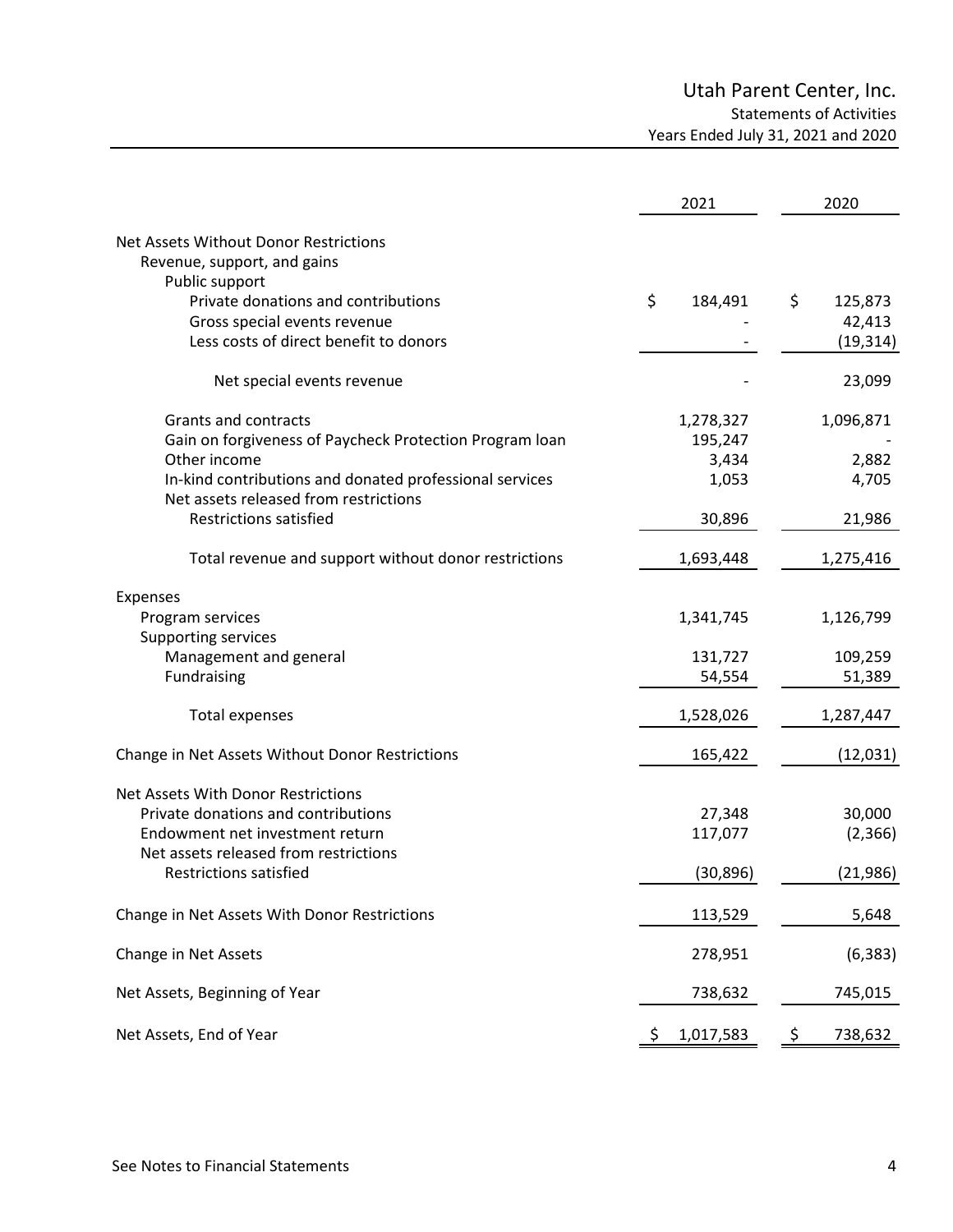<span id="page-6-0"></span>

|                                   |                 |    | <b>Supporting Services</b> |              |    |           |
|-----------------------------------|-----------------|----|----------------------------|--------------|----|-----------|
|                                   |                 |    | Management                 |              |    |           |
|                                   | Program         |    | and                        |              |    |           |
|                                   | <b>Services</b> |    | General                    | Fundraising  |    | Total     |
| <b>Salaries and Benefits</b>      | \$<br>1,108,766 | \$ | 111,527                    | \$<br>45,892 | \$ | 1,266,185 |
| <b>Other Expenses</b>             |                 |    |                            |              |    |           |
| Rent                              | 61,713          |    | 6,208                      | 2,554        |    | 70,475    |
| Parent conferences and            |                 |    |                            |              |    |           |
| volunteer support                 | 25,281          |    |                            |              |    | 25,281    |
| Printing and duplicating          | 8,741           |    | 879                        | 362          |    | 9,982     |
| Travel                            | 6,870           |    |                            | 258          |    | 7,128     |
| Other expenses                    | 41,744          |    | 4,199                      | 1,843        |    | 47,786    |
| Office supplies                   | 30,663          |    | 3,084                      | 1,269        |    | 35,016    |
| Consultants and professional fees | 26,546          |    | 2,670                      | 1,099        |    | 30,315    |
| Telephone                         | 17,433          |    | 1,754                      | 721          |    | 19,908    |
| Postage and delivery              | 1,335           |    | 134                        | 55           |    | 1,524     |
| Depreciation                      | 12,111          |    | 1,218                      | 501          |    | 13,830    |
| Staff development                 | 542             |    | 54                         | -            |    | 596       |
| Total expenses                    | 1,341,745       | Ş  | 131,727                    | \$<br>54,554 | S  | 1,528,026 |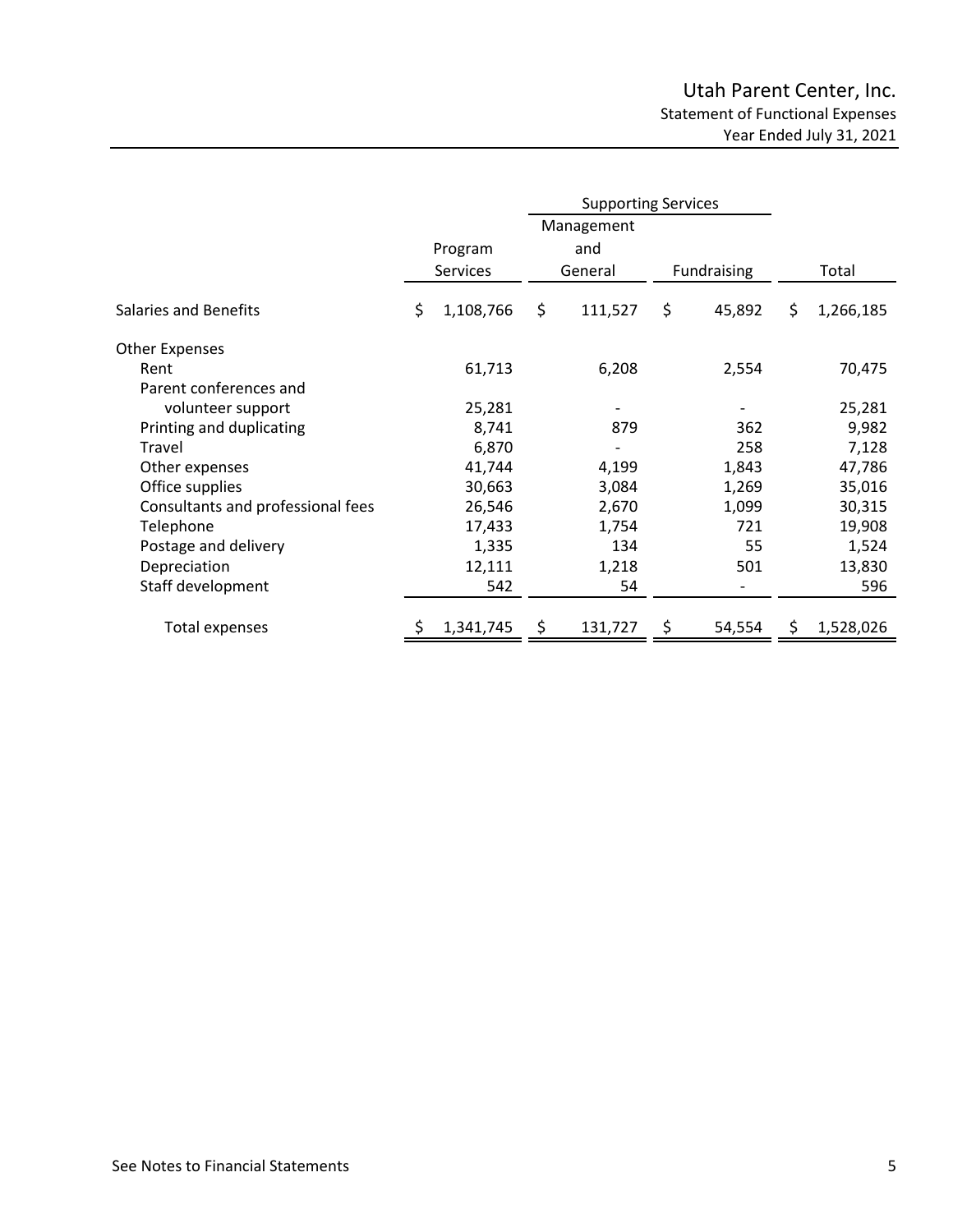|                                                                       |               | <b>Supporting Services</b> |              |                 |
|-----------------------------------------------------------------------|---------------|----------------------------|--------------|-----------------|
|                                                                       |               | Management                 |              |                 |
|                                                                       | Program       | and                        |              |                 |
|                                                                       | Services      | General                    | Fundraising  | Total           |
| <b>Salaries and Benefits</b>                                          | \$<br>912,927 | \$<br>90,732               | \$<br>41,944 | \$<br>1,045,603 |
| <b>Other Expenses</b>                                                 |               |                            |              |                 |
| Rent                                                                  | 56,054        | 5,571                      | 2,575        | 64,200          |
| Parent conferences and                                                |               |                            |              |                 |
| volunteer support                                                     | 5,264         |                            |              | 5,264           |
| Printing and duplicating                                              | 8,258         | 821                        | 379          | 9,458           |
| Travel                                                                | 21,868        |                            | 914          | 22,782          |
| Other expenses                                                        | 41,381        | 4,113                      | 21,215       | 66,709          |
| Office supplies                                                       | 24,496        | 2,421                      | 1,120        | 28,037          |
| Consultants and professional fees                                     | 33,259        | 3,287                      | 1,520        | 38,066          |
| Telephone                                                             | 15,052        | 1,496                      | 691          | 17,239          |
| Postage and delivery                                                  | 743           | 74                         | 34           | 851             |
| Depreciation                                                          | 6,756         | 671                        | 311          | 7,738           |
| Staff development                                                     | 741           | 73                         |              | 814             |
| Total expenses                                                        | 1,126,799     | 109,259                    | 70,703       | 1,306,761       |
| Less expenses included as revenue<br>on the statement of activities - |               |                            |              |                 |
| Costs of direct benefits to donors                                    |               |                            | (19, 314)    | (19, 314)       |
|                                                                       | 1,126,799     | 109,259                    | 51,389       | \$<br>1,287,447 |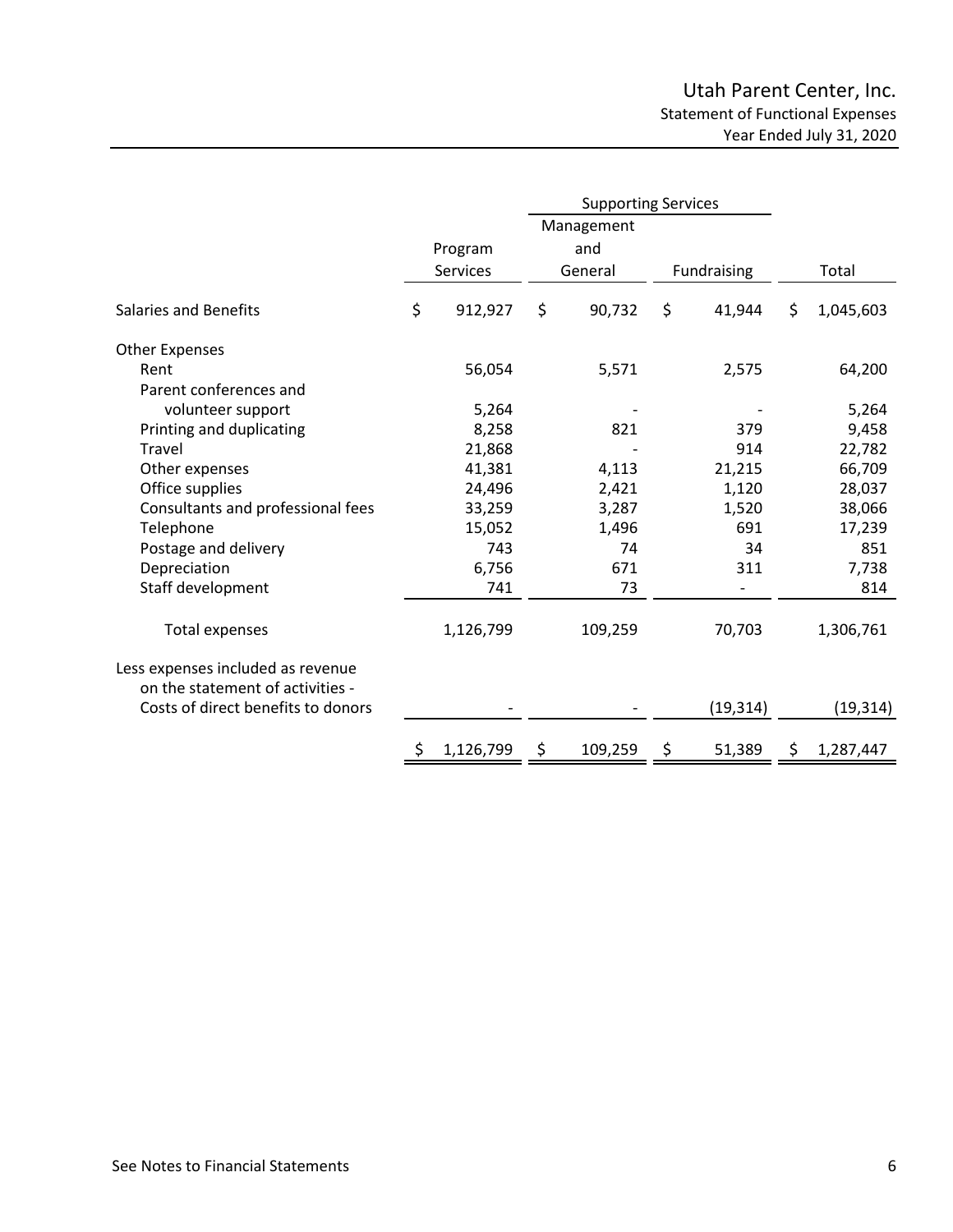# Utah Parent Center, Inc. Statements of Cash Flows Years Ended July 31, 2021 and 2020

<span id="page-8-0"></span>

|                                                                                                                         | 2021          | 2020           |
|-------------------------------------------------------------------------------------------------------------------------|---------------|----------------|
| <b>Operating Activities</b>                                                                                             |               |                |
| Change in net assets                                                                                                    | \$<br>278,951 | \$<br>(6, 383) |
| Adjustments to reconcile change in net assets to net cash                                                               |               |                |
| used for operating activities                                                                                           |               |                |
| Depreciation                                                                                                            | 13,830        | 7,738          |
| Endowment net investment loss/(return)                                                                                  | (117, 077)    | 2,366          |
| Gain on forgiveness of Paycheck Protection Program loan                                                                 | (195, 247)    |                |
| Loss on disposal of assets                                                                                              | 519           | 2,424          |
| Changes in operating assets and liabilities                                                                             |               |                |
| Grants and contracts receivable                                                                                         | 10,340        | (27, 195)      |
| Other assets                                                                                                            | 7,957         | (9,036)        |
| Accounts payable                                                                                                        | (4, 762)      | 2,514          |
| Accrued expenses                                                                                                        | 2,503         | 18,778         |
| Net Cash used for Operating Activities                                                                                  | (2,986)       | (8, 794)       |
| <b>Investing Activities</b>                                                                                             |               |                |
| Purchases of equipment                                                                                                  | (47, 561)     | (5,066)        |
| Withdrawal from endowment                                                                                               | 12,029        | 7,690          |
| Net Cash from (used for) Investing Activities                                                                           | (35, 532)     | 2,624          |
| <b>Financing Activities</b>                                                                                             |               |                |
| Proceeds from issuance of note payable                                                                                  |               | 195,247        |
| Net Cash from Financing Activities                                                                                      |               | 195,247        |
| Net Change in Cash and Cash Equivalents                                                                                 | (38, 518)     | 189,077        |
| Cash and Cash Equivalents, Beginning of Year                                                                            | 483,356       | 294,279        |
| Cash and Cash Equivalents, End of Year                                                                                  | 444,838       | \$<br>483,356  |
| Supplemental Disclosure of Non-Cash Investing and Financing Activity<br>Forgiveness of Paycheck Protection Program loan | \$<br>195,247 | \$             |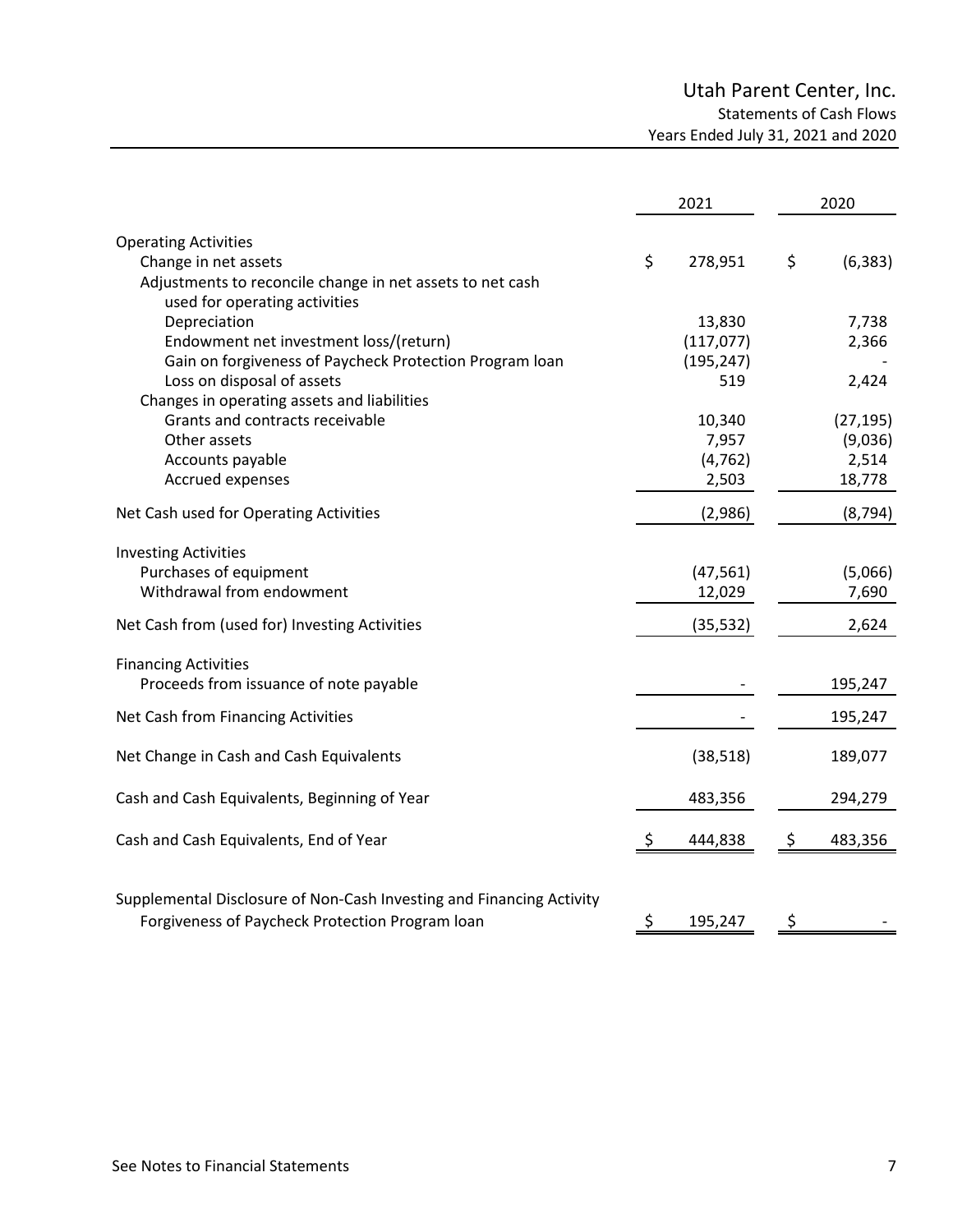### <span id="page-9-0"></span>**Note 1 - Summary of Significant Accounting Policies**

### **Organization**

Utah Parent Center, Inc. (the Organization) is a nonprofit organization providing education and training to parents of children with disabilities and special needs throughout the State of Utah.

### **Cash and Cash Equivalents**

The Organization considers all cash and highly liquid financial instruments with original maturities of three months or less, and which are neither held for nor restricted by donors for long-term purposes, to be cash and cash equivalents. Cash and highly liquid financial instruments restricted to capital expenditures, permanent endowment, or other long-term purposes of the Organization are excluded from this definition.

### **Grants and Contracts Receivable and Credit Policies**

Grants and contracts receivable consist primarily of noninterest-bearing amounts due from certain government or contracted entities for reimbursements of various approved expenses incurred in connection with grants and contracts. Management determines the allowance for uncollectable accounts receivable based on its determination of the collectability of each individual account. Accounts receivable are written-off when deemed uncollectable. There was no allowance for uncollectible accounts at July 31, 2021 and 2020.

### **Investments**

Investment purchases are recorded at cost or, if donated, at fair value on the date of donation. Thereafter, investments are reported at their fair values in the statements of financial position. Net investment return/(loss) is reported in the statements of activities and consists of interest and dividend income, realized and unrealized capital gains and losses, less investment management and custodial fees.

### **Furniture and Equipment**

Furniture and equipment additions are recorded at cost or, if donated, at fair value on the date of the donation. Depreciation is computed using the straight-line method over the estimated useful lives of the assets ranging from three to five years. When assets are sold or otherwise disposed of, the cost and related depreciation or amortization are removed from the accounts, and any remaining gain or loss is included in the statements of activities. Costs of maintenance and repairs that do not improve or extend the useful lives of the respective assets are expensed currently.

The Organization reviews the carrying values of furniture and equipment for impairment whenever events or circumstances indicate that the carrying value of an asset may not be recoverable from the estimated future cash flows expected to result from its use and eventual disposition. When considered impaired, an impairment loss is recognized to the extent carrying value exceeds the fair value of the asset. There were no indicators of asset impairment during the years ended July 31, 2021 and 2020.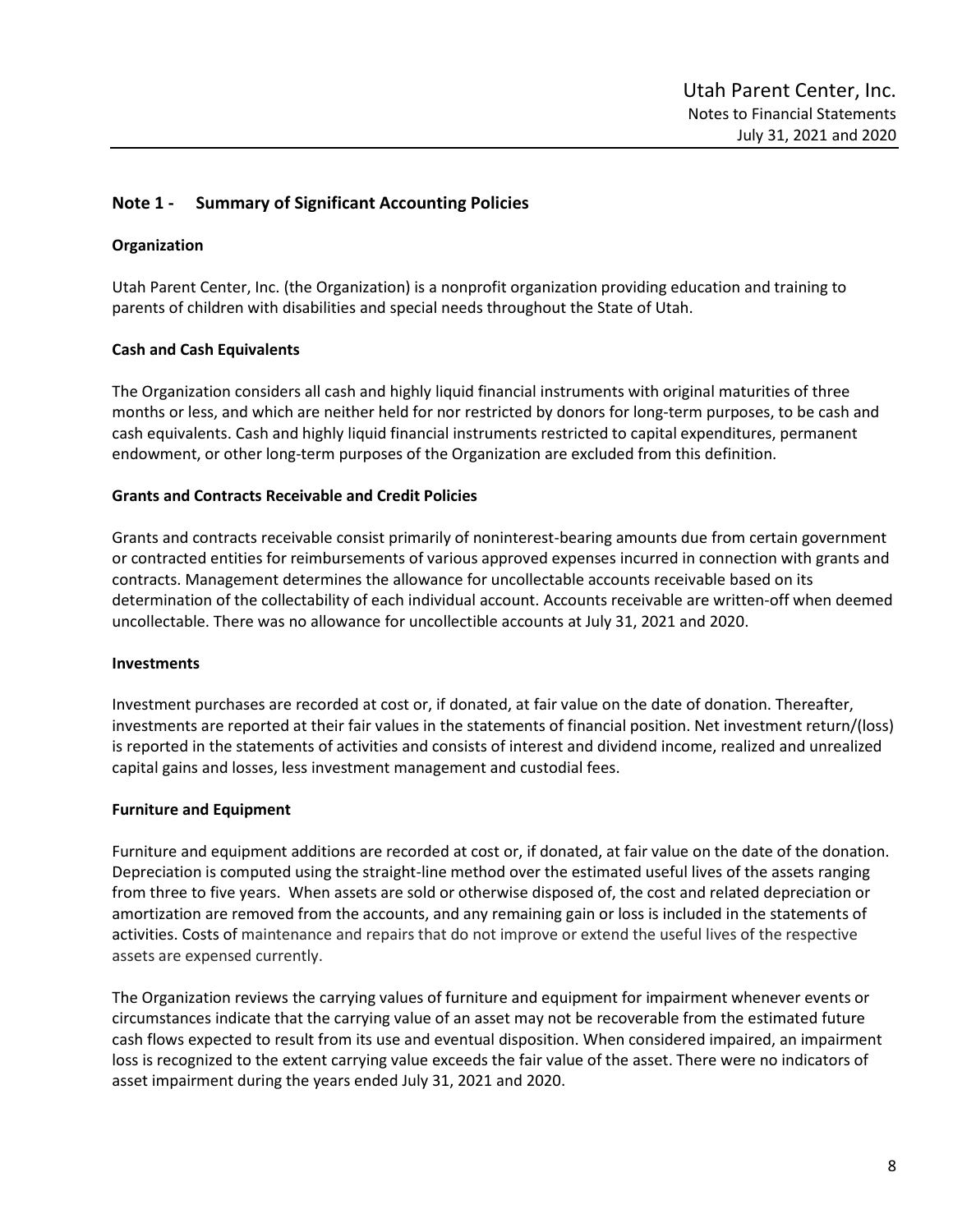### **Net Assets**

Net assets, revenues, gains, and losses are classified based on the existence or absence of donor or grantor restrictions. Accordingly, net assets and changes therein are classified and reported as follows:

*Net Assets Without Donor Restrictions* – Net assets available for use in general operations and not subject to donor (or certain grantor) restrictions. The governing board has designated, from net assets without donor restrictions, net assets for an operating reserve and board‐designated endowment.

*Net Assets with Donor Restrictions* – Net assets subject to donor (or certain grantor) restrictions. Some donor imposed (or grantor) restrictions are temporary in nature, such as those that will be met by the passage of time or other events specified by the donor. Other donor restrictions are perpetual in nature, where the donor stipulates that resources be maintained in perpetuity. The Organization reports contributions restricted by donors as increases in net assets with donor restrictions if they are received with donor stipulations that limit the use of the donated assets. When a donor restriction expires, that is, when a stipulated time restriction ends, or purpose restriction is accomplished, net assets with donor restrictions are reclassified to net assets without donor restrictions and reported in the statements of activities as net assets released from restrictions.

#### **Revenue and Revenue Recognition**

Contributions are recognized when cash, securities or other assets, an unconditional promise to give, or notification of a beneficial interest is received. Conditional promises to give, that is, those with a measurable performance or other barrier, and a right of return, are not recognized until the conditions on which they depend have been substantially met. The Organization's federal and state contracts and grants are conditioned upon certain performance requirements and the incurrence of allowable qualifying expenses. Consequently, at July 31, 2021 and 2020, conditional contributions approximating \$2,106,000 and \$1,574,000, respectively, for which no amounts had been received in advance, have not been recognized in the accompanying financial statements.

### **Functional Allocation of Expenses**

The costs of program and supporting services activities have been summarized on a functional basis in the statements of activities. The statements of functional expenses present the natural classification detail of expenses by function. Accordingly, certain costs have been allocated among the programs and supporting services benefited. The financial statements report certain categories of expenses that are attributed to more than one program or supporting function. Therefore, expenses require allocation on a reasonable basis that is consistently applied. The expenses that are allocated include rent and depreciation which are allocated on a square footage basis, as well as salaries and benefits, consultants and professional fees, office supplies, insurance, and other, which are allocated on the basis of estimates of time and effort.

### **Donated Services and In-Kind Contributions**

Volunteers contribute significant amounts of time to the Organization's program services, administration, and fundraising and development activities; however, the financial statements do not reflect the value of these contributed services because they do not meet recognition criteria prescribed by generally accepted accounting principles.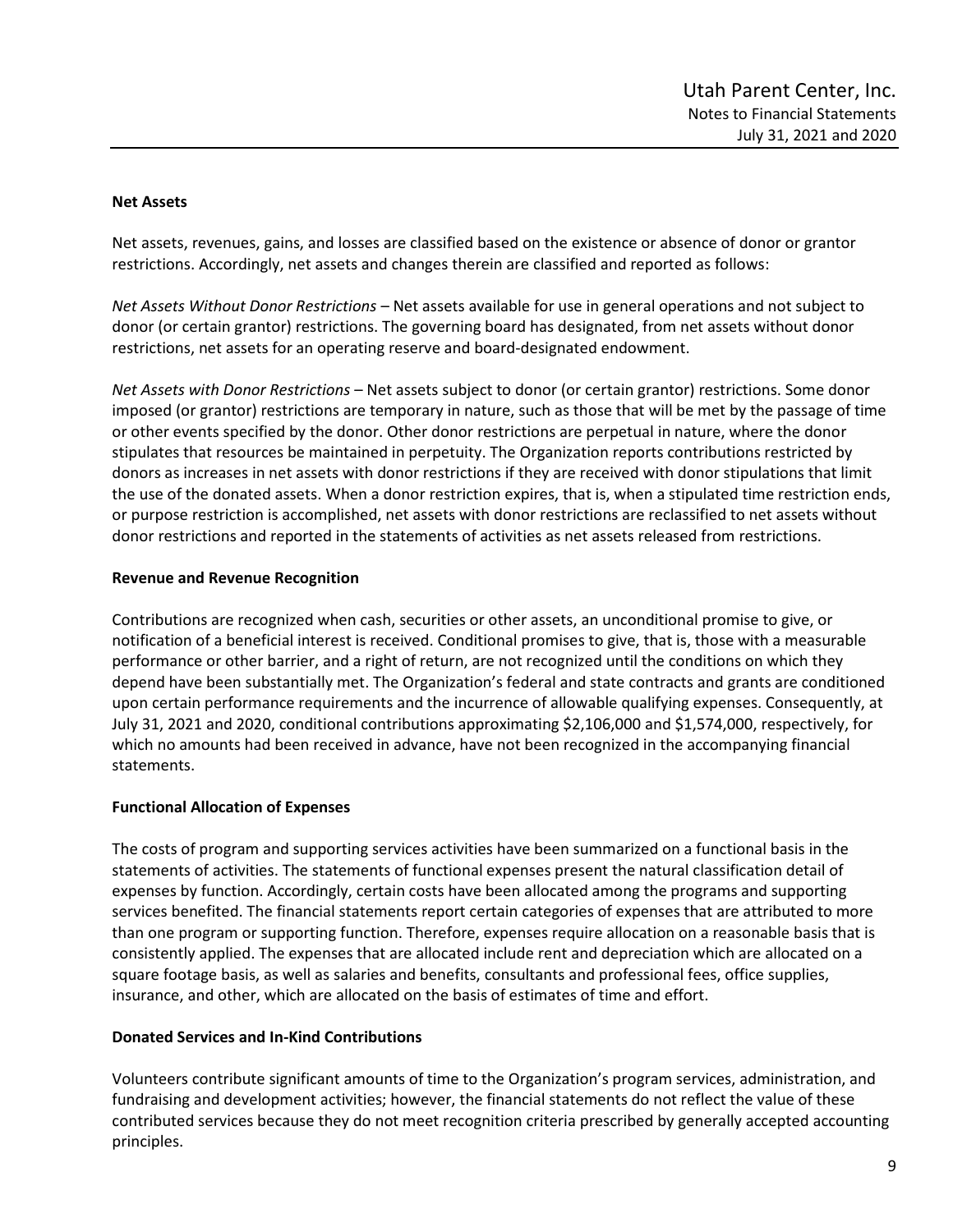Contributed goods are recorded at fair value at the date of donation. The Organization records donated professional services at the respective fair values of the services received. For the year ended July 31, 2021, the Organization recorded \$1,000 of donated professional services and \$53 of in-kind contributions of food and supplies for program services. For the year ended July 31, 2020, the Organization recorded \$2,955 of donated professional services and \$1,750 of in-kind contributions of food and supplies for program services.

# **Income Tax Status**

Utah Parent Center, Inc. is organized as a Utah nonprofit corporation and has been recognized by the Internal Revenue Service (IRS) as exempt from federal income taxes under Section 501(a) of the Internal Revenue Code as an organization described in Section 501(c)(3), qualifying for the charitable contribution deduction under Section 170(b)(1)(A)(vi), and has been determined not to be a private foundation under Section 509(a)(1). The Organization is annually required to file a Return of Organization Exempt from Income Tax (Form 990) with the IRS. In addition, the Organization is subject to income tax on net income that is derived from business activities that are unrelated to its exempt purpose. The Organization has determined it is not subject to unrelated business income tax and has not filed an Exempt Organization Business Income Tax Return (Form 990-T) with the IRS.

The Organization believes that it has appropriate support for any tax positions taken affecting its annual filing requirements and, as such, does not have any uncertain tax positions that are material to the financial statements. The Organization would recognize future accrued interest and penalties related to unrecognized tax benefits and liabilities in income tax expense if such interest and penalties are incurred.

# **Estimates**

The preparation of financial statements in conformity with generally accepted accounting principles requires the Organization to make estimates and assumptions that affect the reported amounts of assets and liabilities at the date of the financial statements and the reported amounts of revenues and expenses during the reporting period. Actual results could differ from those estimates and those differences could be material.

### **Financial Instruments and Credit Risk**

The Organization manages deposit concentrations risk by placing cash, money market accounts, and certificates of deposit with financial institutions believed by management to be creditworthy. At times, amounts on deposit may exceed insured limits or include uninsured investments in money market mutual funds. To date, the Organization has not experienced losses in any of these accounts. Credit risk associated with accounts receivable is considered to be limited due to high historical collection rates and because substantial portions of the outstanding amounts are due from governmental agencies supportive of the Organization's mission. Investments are made by diversified investment managers whose performance is monitored by management and the Board of Directors. Although the fair values of investments are subject to fluctuation on a year-to-year basis, management and the Board of Directors believe that the investment policies and guidelines are prudent for the long-term welfare of the Organization.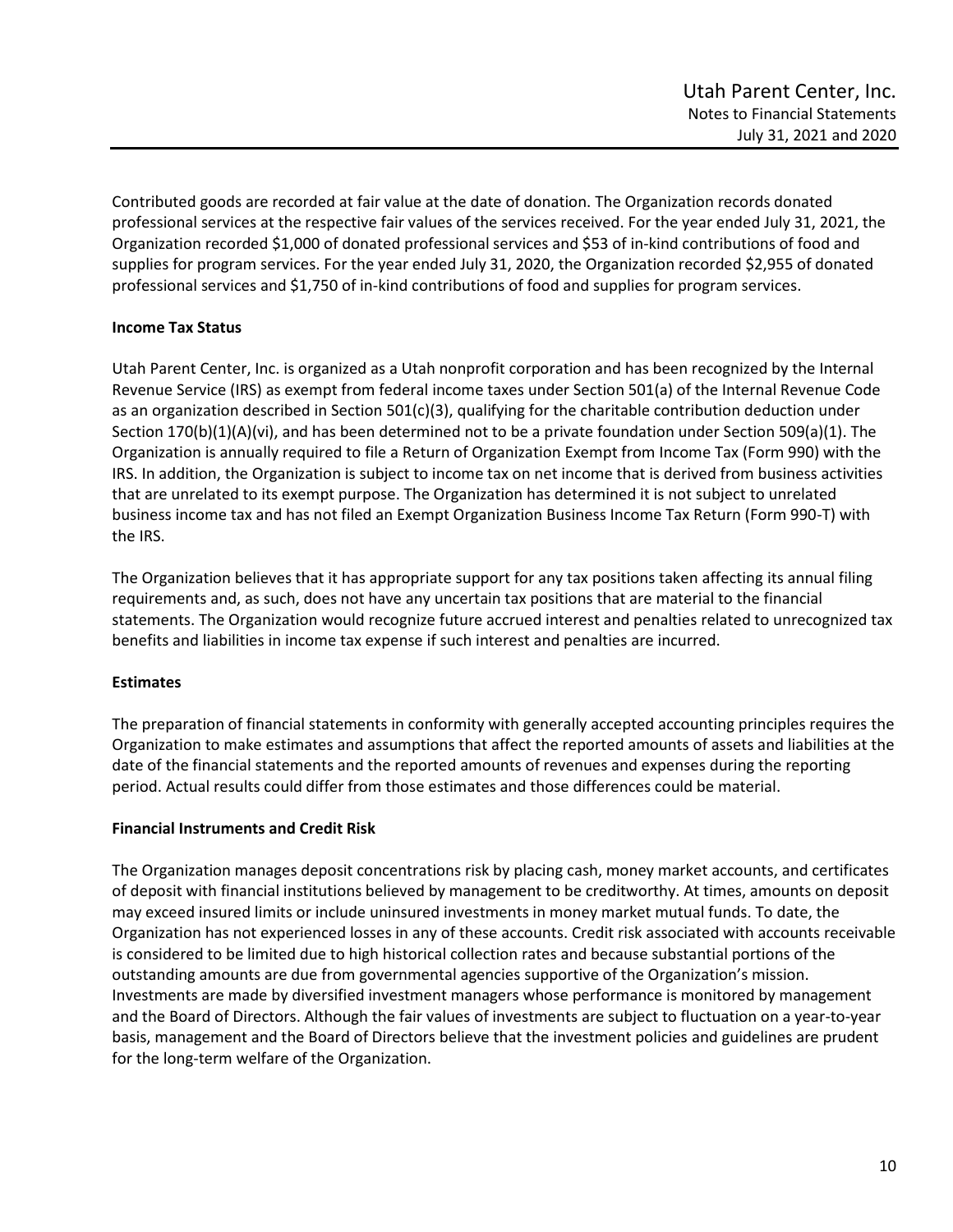### **Subsequent Events**

Management has made an evaluation of subsequent events through January 5, 2022, the date on which the financial statements were available to be issued.

# **Note 2 - Liquidity and Availability**

Financial assets available for general expenditure, that is, without donor or other restrictions limiting their use, within one year of the statement of financial position date, comprise the following at July 31, 2021 and 2020:

|                                                              | 2021              | 2020              |  |
|--------------------------------------------------------------|-------------------|-------------------|--|
| Cash and cash equivalents<br>Grants and contracts receivable | 399,621<br>80,547 | 446,620<br>90,887 |  |
|                                                              | 480,168           | 537,507           |  |

As part of a liquidity management plan cash in excess of daily requirements is invested in short-term investments, CDs, and money market funds.

# **Note 3 - Fair Value Measurements and Disclosures**

Certain assets are reported at fair value in the financial statements. Fair value is the price that would be received to sell an asset or paid to transfer a liability in an orderly transaction in the principal, or most advantageous, market at the measurement date under current market conditions regardless of whether that price is directly observable or estimated using another valuation technique. Inputs used to determine fair value refer broadly to the assumptions that market participants would use in pricing the asset or liability, including assumptions about risk.

Inputs may be observable or unobservable. Observable inputs are inputs that reflect the assumptions market participants would use in pricing the asset or liability based on market data obtained from sources independent of the reporting entity. Unobservable inputs are inputs that reflect the reporting entity's own assumptions about the assumptions market participants would use in pricing the asset or liability based on the best information available. A three-tier hierarchy categorizes the inputs as follows:

Level 1 – Quoted prices (unadjusted) in active markets for identical assets or liabilities that the Organization can access at the measurement date.

Level 2 – Inputs other than quoted prices included within Level 1 that are observable for the asset or liability, either directly or indirectly. These include quoted prices for similar assets or liabilities in active markets, quoted prices for identical or similar assets or liabilities in markets that are not active, inputs other than quoted prices that are observable for the asset or liability, and market-corroborated inputs.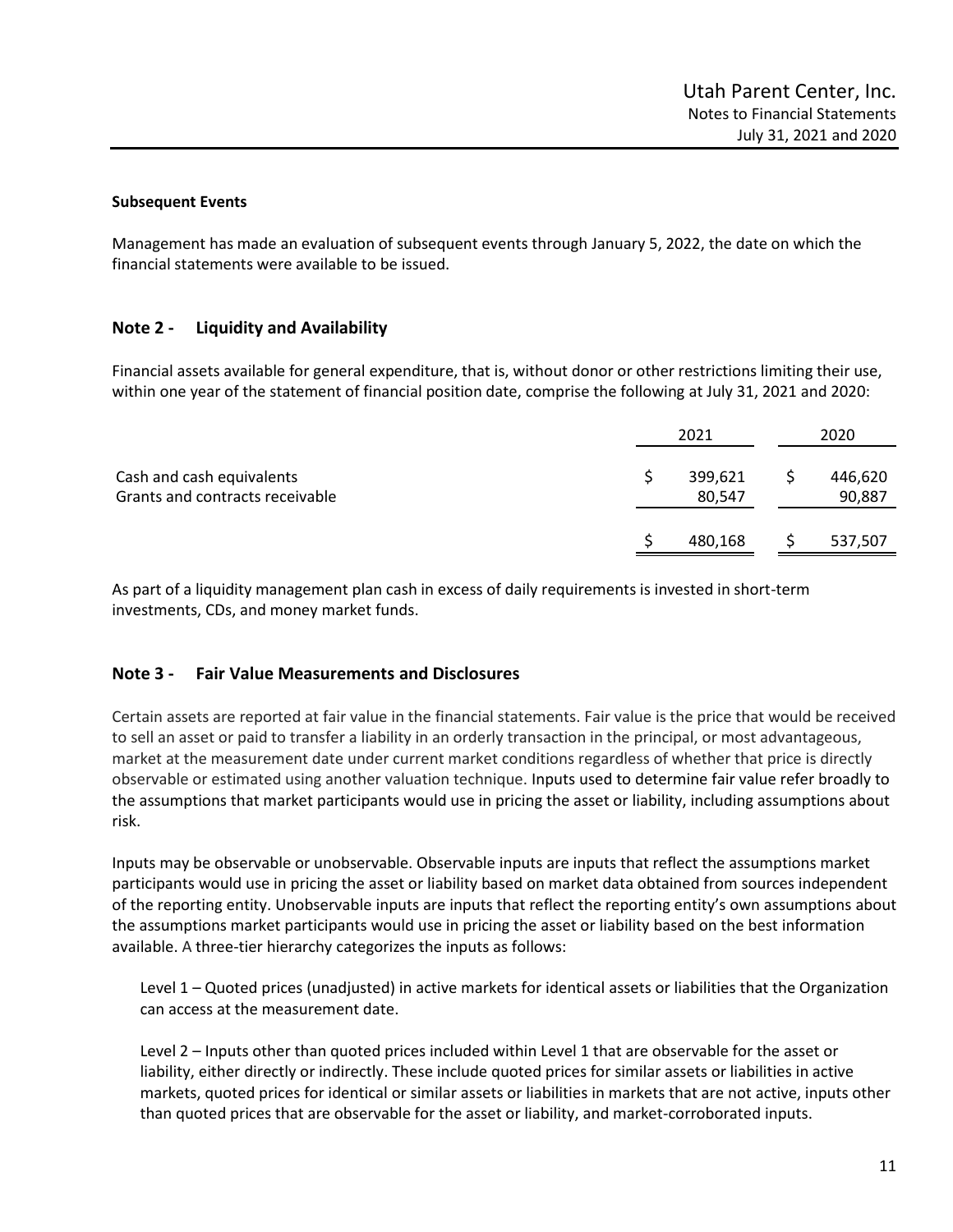| Level 3 – Unobservable inputs for the asset or liability. In these situations, the Organization develops inputs<br>In some cases, the inputs used to measure the fair value of an asset or a liability might be categorized within<br>different levels of the fair value hierarchy. In those cases, the fair value measurement is categorized in its<br>entirety in the same level of the fair value hierarchy as the lowest level input that is significant to the entire<br>measurement. Assessing the significance of a particular input to entire measurement requires judgment, taking<br>into account factors specific to the asset or liability. The categorization of an asset within the hierarchy is based<br>upon the pricing transparency of the asset and does not necessarily correspond to the Organization's<br>assessment of the quality, risk or liquidity profile of the asset or liability.<br>The Organization's investment assets are classified within Level 1 because they are comprised of open-end<br>mutual funds and cash deposit accounts with readily determinable fair values based on daily redemption values.<br>The following table presents assets measured at fair value on a recurring basis, except those measured at cost as<br>Fair Value Measurements at Report Date Using<br>Quoted Prices in<br>Significant<br>Other<br>Significant<br><b>Active Markets</b><br>Observable<br>Unobservable<br>for Identical<br>Assets (Level 1)<br>Inputs (Level 2)<br>Inputs (Level 3)<br>\$<br>439,258<br>439,258<br>Ş |
|-----------------------------------------------------------------------------------------------------------------------------------------------------------------------------------------------------------------------------------------------------------------------------------------------------------------------------------------------------------------------------------------------------------------------------------------------------------------------------------------------------------------------------------------------------------------------------------------------------------------------------------------------------------------------------------------------------------------------------------------------------------------------------------------------------------------------------------------------------------------------------------------------------------------------------------------------------------------------------------------------------------------------------------------------------------------------------------------------------------------------------------------------------------------------------------------------------------------------------------------------------------------------------------------------------------------------------------------------------------------------------------------------------------------------------------------------------------------------------------------------------------------------------------------------------|
|                                                                                                                                                                                                                                                                                                                                                                                                                                                                                                                                                                                                                                                                                                                                                                                                                                                                                                                                                                                                                                                                                                                                                                                                                                                                                                                                                                                                                                                                                                                                                     |
|                                                                                                                                                                                                                                                                                                                                                                                                                                                                                                                                                                                                                                                                                                                                                                                                                                                                                                                                                                                                                                                                                                                                                                                                                                                                                                                                                                                                                                                                                                                                                     |
|                                                                                                                                                                                                                                                                                                                                                                                                                                                                                                                                                                                                                                                                                                                                                                                                                                                                                                                                                                                                                                                                                                                                                                                                                                                                                                                                                                                                                                                                                                                                                     |
|                                                                                                                                                                                                                                                                                                                                                                                                                                                                                                                                                                                                                                                                                                                                                                                                                                                                                                                                                                                                                                                                                                                                                                                                                                                                                                                                                                                                                                                                                                                                                     |
|                                                                                                                                                                                                                                                                                                                                                                                                                                                                                                                                                                                                                                                                                                                                                                                                                                                                                                                                                                                                                                                                                                                                                                                                                                                                                                                                                                                                                                                                                                                                                     |
|                                                                                                                                                                                                                                                                                                                                                                                                                                                                                                                                                                                                                                                                                                                                                                                                                                                                                                                                                                                                                                                                                                                                                                                                                                                                                                                                                                                                                                                                                                                                                     |
|                                                                                                                                                                                                                                                                                                                                                                                                                                                                                                                                                                                                                                                                                                                                                                                                                                                                                                                                                                                                                                                                                                                                                                                                                                                                                                                                                                                                                                                                                                                                                     |
|                                                                                                                                                                                                                                                                                                                                                                                                                                                                                                                                                                                                                                                                                                                                                                                                                                                                                                                                                                                                                                                                                                                                                                                                                                                                                                                                                                                                                                                                                                                                                     |
|                                                                                                                                                                                                                                                                                                                                                                                                                                                                                                                                                                                                                                                                                                                                                                                                                                                                                                                                                                                                                                                                                                                                                                                                                                                                                                                                                                                                                                                                                                                                                     |
| The following table presents assets measured at fair value on a recurring basis, except those measured at cost as<br>Fair Value Measurements at Report Date Using<br>Significant<br>Quoted Prices in                                                                                                                                                                                                                                                                                                                                                                                                                                                                                                                                                                                                                                                                                                                                                                                                                                                                                                                                                                                                                                                                                                                                                                                                                                                                                                                                                |
| <b>Active Markets</b><br>Significant<br>Other<br>Observable<br>for Identical<br>Unobservable                                                                                                                                                                                                                                                                                                                                                                                                                                                                                                                                                                                                                                                                                                                                                                                                                                                                                                                                                                                                                                                                                                                                                                                                                                                                                                                                                                                                                                                        |
| Assets (Level 1)<br>Inputs (Level 2)<br>Inputs (Level 3)                                                                                                                                                                                                                                                                                                                                                                                                                                                                                                                                                                                                                                                                                                                                                                                                                                                                                                                                                                                                                                                                                                                                                                                                                                                                                                                                                                                                                                                                                            |
| \$<br>\$<br>350,005                                                                                                                                                                                                                                                                                                                                                                                                                                                                                                                                                                                                                                                                                                                                                                                                                                                                                                                                                                                                                                                                                                                                                                                                                                                                                                                                                                                                                                                                                                                                 |
| 350,005                                                                                                                                                                                                                                                                                                                                                                                                                                                                                                                                                                                                                                                                                                                                                                                                                                                                                                                                                                                                                                                                                                                                                                                                                                                                                                                                                                                                                                                                                                                                             |
|                                                                                                                                                                                                                                                                                                                                                                                                                                                                                                                                                                                                                                                                                                                                                                                                                                                                                                                                                                                                                                                                                                                                                                                                                                                                                                                                                                                                                                                                                                                                                     |

|                                                                                |                   |   | Fair Value Measurements at Report Date Using                                   |                                                        |                          |                                                 |
|--------------------------------------------------------------------------------|-------------------|---|--------------------------------------------------------------------------------|--------------------------------------------------------|--------------------------|-------------------------------------------------|
| Assets                                                                         | Total             |   | Quoted Prices in<br><b>Active Markets</b><br>for Identical<br>Assets (Level 1) | Significant<br>Other<br>Observable<br>Inputs (Level 2) |                          | Significant<br>Unobservable<br>Inputs (Level 3) |
| Endowment investments<br>Cash and money market funds (at cost)<br>Mutual funds | 54,930<br>350,005 | S | $\sim$ 100 $\mu$<br>350,005                                                    |                                                        | $\sim$                   |                                                 |
| Total endowment investments at fair value                                      | 404,935           |   | 350,005                                                                        |                                                        | $\overline{\phantom{0}}$ |                                                 |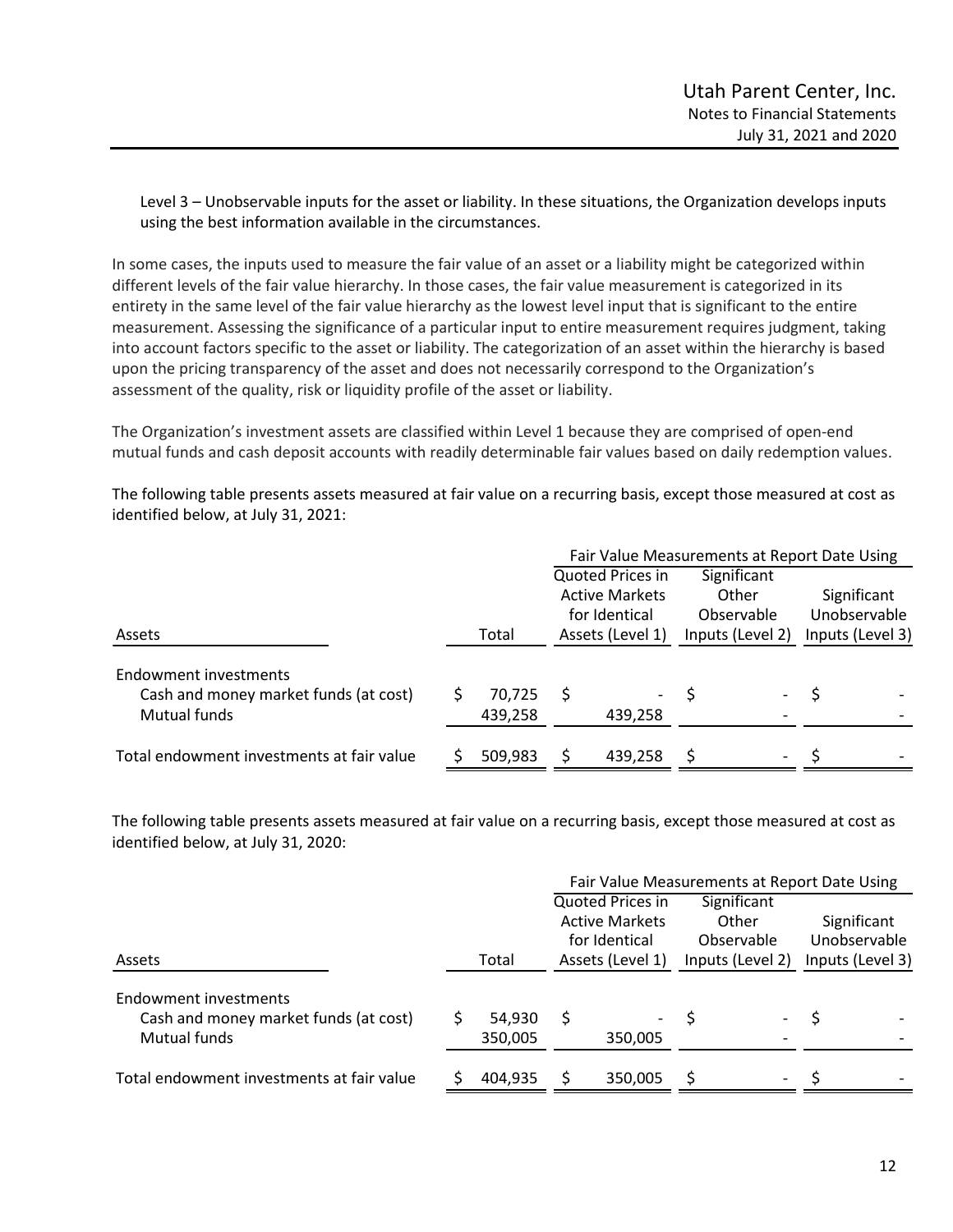### **Note 4 - Furniture and Equipment**

Furniture and equipment consists of the following at July 31, 2021 and 2020:

|                                                     | 2021                | 2020                |  |
|-----------------------------------------------------|---------------------|---------------------|--|
| Furniture and equipment<br>Accumulated depreciation | 98,215<br>(52, 433) | 57,301<br>(44, 731) |  |
|                                                     | 45,782              | 12,570              |  |

### **Note 5 - Endowment**

The Organization's endowment (the Endowment) consists of one fund established by donors to provide annual funding for autism related community support. Net assets associated with endowment funds are classified and reported based on the existence or absence of donor-imposed restrictions.

The Organization's Board of Directors has interpreted the Uniform Prudent Management of Institutional Funds Act (UPMIFA) as requiring the preservation of the fair value of the original gift as of the gift date of the donorrestricted endowment funds, unless there are explicit donor stipulations to the contrary. At July 31, 2021 and 2020, there were no such donor stipulations. As a result of this interpretation, the Organization retains in perpetuity (a) the original value of gifts donated to the Endowment, (b) the original value of subsequent gifts donated to the Endowment (including promises to give net of discount and allowance for doubtful accounts, and (c) any accumulations to the Endowment made in accordance with the direction of the applicable donor gift instrument at the time the accumulation is added. Donor‐restricted amounts not retained in perpetuity are subject to appropriation for expenditure in a manner consistent with the standard of prudence prescribed by UPMIFA.

The following factors are considered in making a determination to appropriate or accumulate donor‐restricted endowment funds:

- The duration and preservation of the fund
- The purposes of the organization and the donor-restricted endowment fund
- General economic conditions
- The possible effect of inflation and deflation
- The expected total return from income and the appreciation of investments
- Other resources of the organization
- The investment policies of the organization

At July 31, 2021 and 2020, the Organization's Endowment consists entirely of donor-restricted funds and does not include any board-designated funds.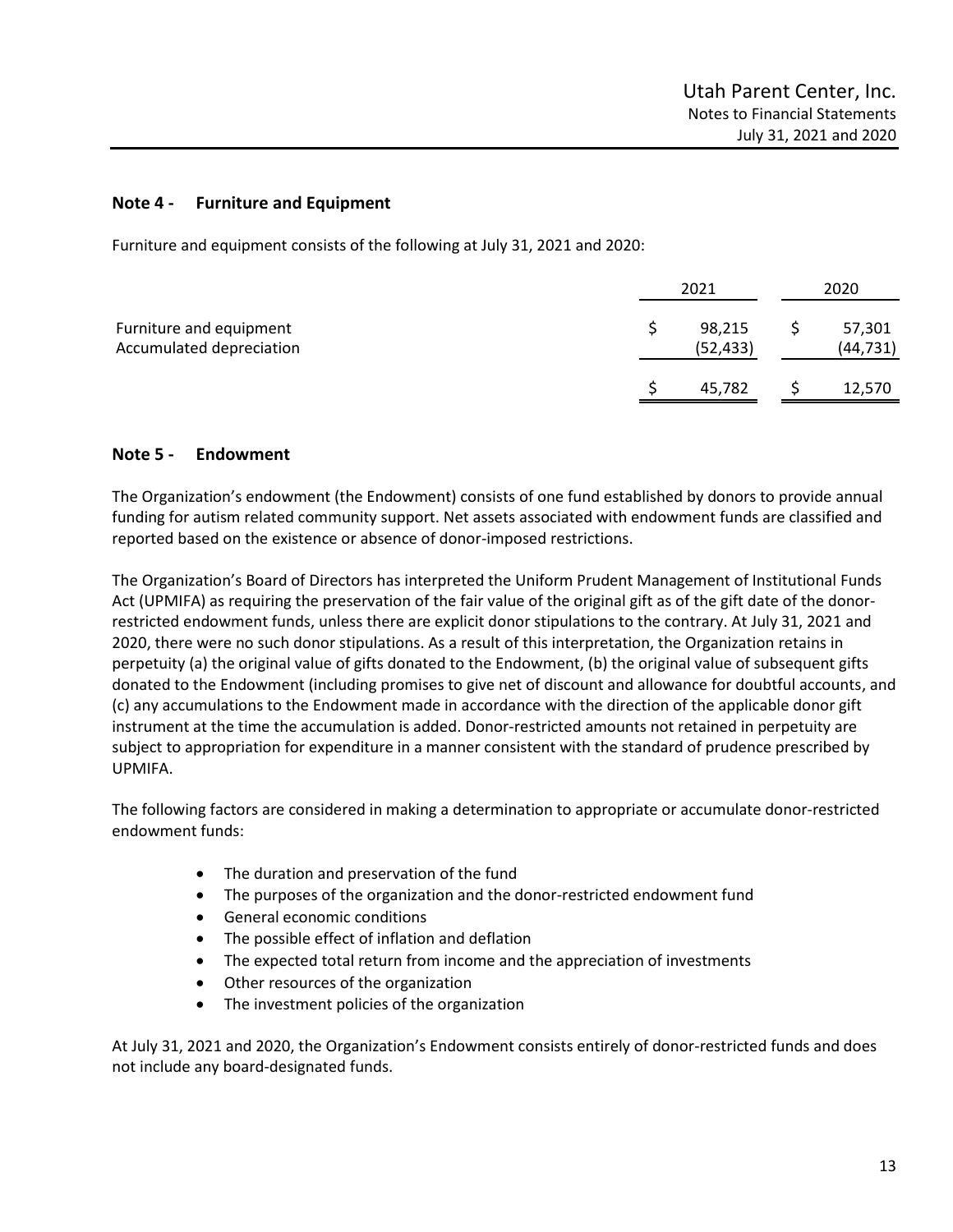### **Investment and Spending Policies**

|                                                                                                                                                                                                                                                                                                                                                                                                                                                                                                                                                                                                         |                                     |    |                                         |    | Notes to Financial Statements             | July 31, 2021 and 2020               |
|---------------------------------------------------------------------------------------------------------------------------------------------------------------------------------------------------------------------------------------------------------------------------------------------------------------------------------------------------------------------------------------------------------------------------------------------------------------------------------------------------------------------------------------------------------------------------------------------------------|-------------------------------------|----|-----------------------------------------|----|-------------------------------------------|--------------------------------------|
| <b>Investment and Spending Policies</b>                                                                                                                                                                                                                                                                                                                                                                                                                                                                                                                                                                 |                                     |    |                                         |    |                                           |                                      |
| The Organization has adopted investment and spending policies for the Endowment that attempt to provide a<br>predictable stream of funding for operations while seeking to maintain the purchasing power of the Endowment<br>assets. Over time, long-term rates of return should be equal to an amount sufficient to maintain the purchasing<br>power of the Endowment assets, to provide the necessary capital to fund the spending policy, and to cover the<br>costs of managing the Endowment investments. A significant portion of the funds are invested to seek growth of<br>principal over time. |                                     |    |                                         |    |                                           |                                      |
| The Organization uses an endowment spending-rate formula to determine the amount to spend from the<br>Endowment each year. The rate, determined and adjusted from time to time by the Board of Directors, is<br>applied to the average fair value of the Endowment investments for the prior year to determine the spending<br>amount for the upcoming year applied subjectively. In establishing this policy, the Organization considered the<br>long-term expected return on the Endowment and set the rate with the objective of maintaining the purchasing<br>power of the Endowment over time.     |                                     |    |                                         |    |                                           |                                      |
| Changes in the Endowment net assets for the year ending July 31, 2021, are as follows:                                                                                                                                                                                                                                                                                                                                                                                                                                                                                                                  |                                     |    |                                         |    |                                           |                                      |
|                                                                                                                                                                                                                                                                                                                                                                                                                                                                                                                                                                                                         | <b>Without Donor</b><br>Restriction |    | With Donor<br>Restrictions -<br>Purpose |    | With Donor<br>Restrictions -<br>Perpetual | Total                                |
| Endowment net assets,<br>beginning of year<br>Net investment return<br><b>Distributions</b><br>Contributions                                                                                                                                                                                                                                                                                                                                                                                                                                                                                            | \$                                  | \$ | 214,250<br>117,077<br>(12,029)          | \$ | 190,685                                   | \$<br>404,935<br>117,077<br>(12,029) |
| Endowment net assets,<br>end of year                                                                                                                                                                                                                                                                                                                                                                                                                                                                                                                                                                    | \$                                  | \$ | 319,298                                 | Ş  | 190,685                                   | \$<br>509,983                        |
| Changes in the Endowment net assets for the year ending July 31, 2020, are as follows:                                                                                                                                                                                                                                                                                                                                                                                                                                                                                                                  |                                     |    |                                         |    |                                           |                                      |
|                                                                                                                                                                                                                                                                                                                                                                                                                                                                                                                                                                                                         | <b>Without Donor</b><br>Restriction |    | With Donor<br>Restrictions -<br>Purpose |    | With Donor<br>Restrictions -<br>Perpetual | Total                                |
| Endowment net assets,                                                                                                                                                                                                                                                                                                                                                                                                                                                                                                                                                                                   |                                     |    |                                         |    |                                           |                                      |

|                                                                                                                                |                                     |    | Changes in the Endowment net assets for the year ending July 31, 2021, are as follows: |                                           |                                      |
|--------------------------------------------------------------------------------------------------------------------------------|-------------------------------------|----|----------------------------------------------------------------------------------------|-------------------------------------------|--------------------------------------|
|                                                                                                                                | Without Donor<br>Restriction        |    | With Donor<br>Restrictions -<br>Purpose                                                | With Donor<br>Restrictions -<br>Perpetual | Total                                |
| Endowment net assets,<br>beginning of year<br>Net investment return<br><b>Distributions</b><br>Contributions                   | \$                                  | \$ | 214,250<br>117,077<br>(12,029)                                                         | \$<br>190,685                             | \$<br>404,935<br>117,077<br>(12,029) |
|                                                                                                                                |                                     |    |                                                                                        |                                           |                                      |
| Endowment net assets,<br>end of year<br>Changes in the Endowment net assets for the year ending July 31, 2020, are as follows: | \$                                  | \$ | 319,298<br>With Donor                                                                  | \$<br>190,685<br>With Donor               | \$<br>509,983                        |
|                                                                                                                                | <b>Without Donor</b><br>Restriction |    | Restrictions -<br>Purpose                                                              | Restrictions -<br>Perpetual               | Total                                |
| Endowment net assets,<br>beginning of year<br>Net investment loss<br><b>Distributions</b><br>Contributions                     | \$                                  | \$ | 224,306<br>(2,366)<br>(7,690)                                                          | \$<br>190,685                             | \$<br>414,991<br>(2,366)<br>(7,690)  |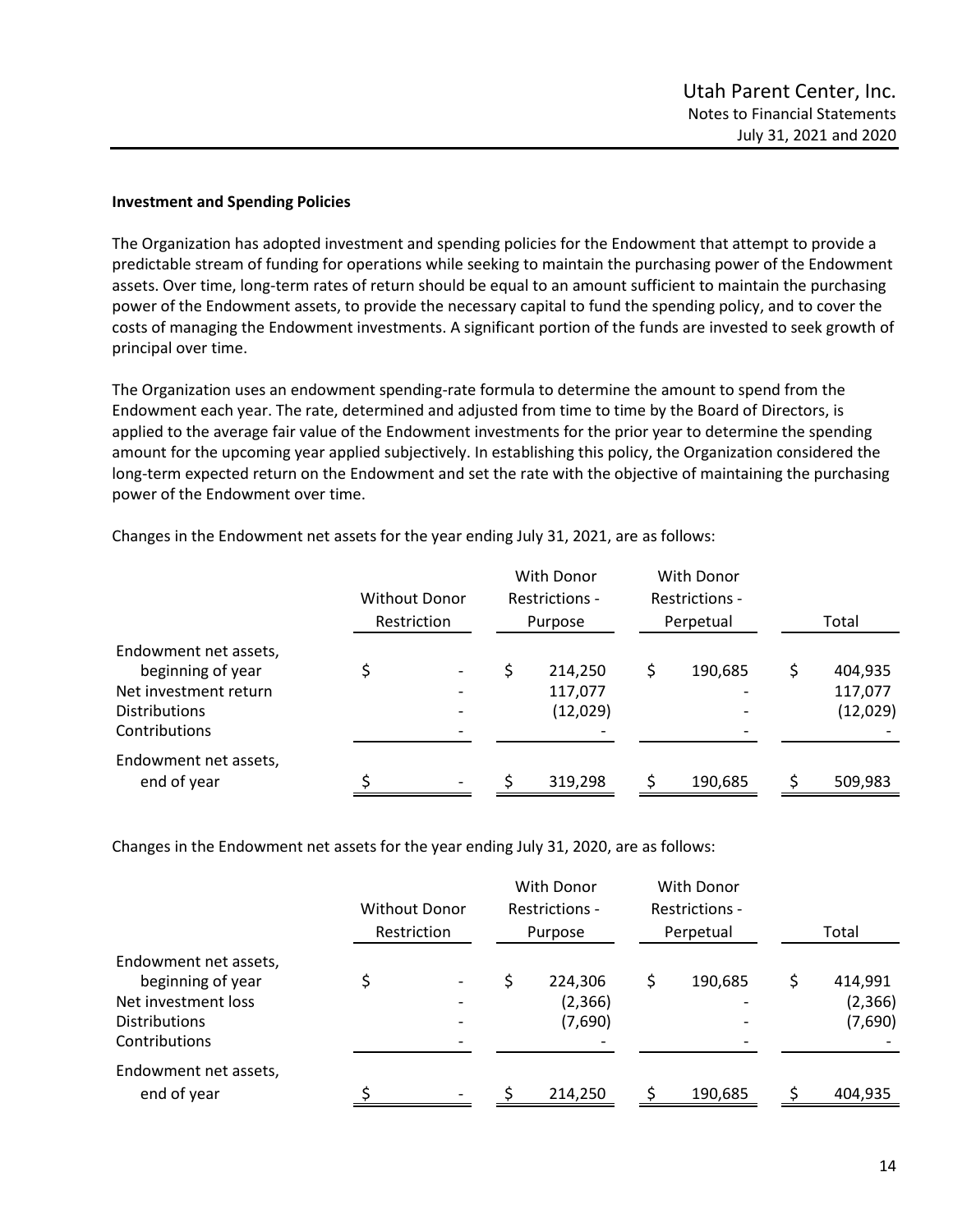### **Note 6 - Net Assets with Donor Restrictions**

Net assets with donor restrictions consist of the following at July 31, 2021 and 2020:

|                                                                                    | 2021          | 2020          |
|------------------------------------------------------------------------------------|---------------|---------------|
| Subject to expenditure for specified purpose<br>Autism related community support - |               |               |
| endowment appreciation                                                             | \$<br>319,298 | \$<br>214,250 |
| Family to Family Network and Family Voices                                         | 12,772        | 12,738        |
| <b>Family Links Conference</b>                                                     | 9,471         | 10,019        |
| Autism Across the Lifespan                                                         | 7,881         | 13,886        |
| Transition                                                                         | 15,000        |               |
| Other                                                                              | 93            | 93            |
|                                                                                    | 364,515       | 250,986       |
| Perpetual in nature                                                                |               |               |
| Endowment contributions restricted in perpetuity                                   | 190,685       | 190,685       |
|                                                                                    | 555,200       | 441.671       |

# **Note 7 - Operating Leases**

The Organization's office space is leased under an operating lease through January 2026. The terms of the lease require monthly payments of approximately \$6,242.

Future minimum lease payments are as follows:

| Years Ending July 31, |    |         |  |
|-----------------------|----|---------|--|
| 2022                  | \$ | 71,981  |  |
| 2023                  |    | 73,283  |  |
| 2024                  |    | 74,749  |  |
| 2025                  |    | 76,244  |  |
| 2026                  |    | 44,377  |  |
|                       | Ś  | 340,634 |  |

For the years ended July 31, 2021 and 2020, rent expense totaled \$70,475 and \$64,200, respectively.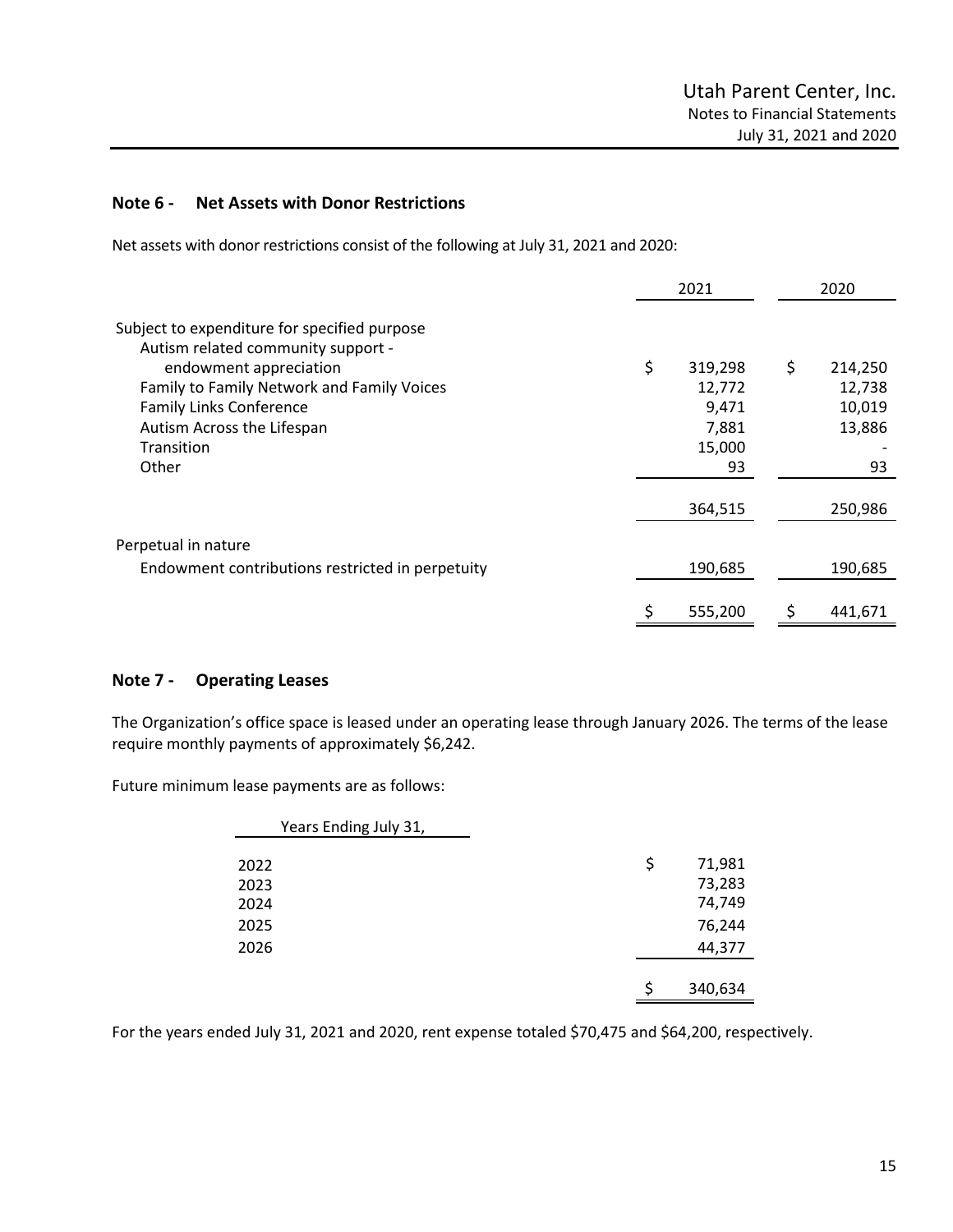# **Note 8 - Paycheck Protection Program (PPP) Loan**

During April 2020, the Organization applied for and was granted a \$195,247 loan under the Paycheck Protection Program administered by a Small Business Administration (SBA) approved partner. The loan was uncollateralized and fully guaranteed by the federal government. The Organization initially recorded a note payable and subsequently recorded forgiveness when the loan obligation was legally released by the SBA. The Organization recognized \$195,247 of loan forgiveness income for the year ended July 31, 2021.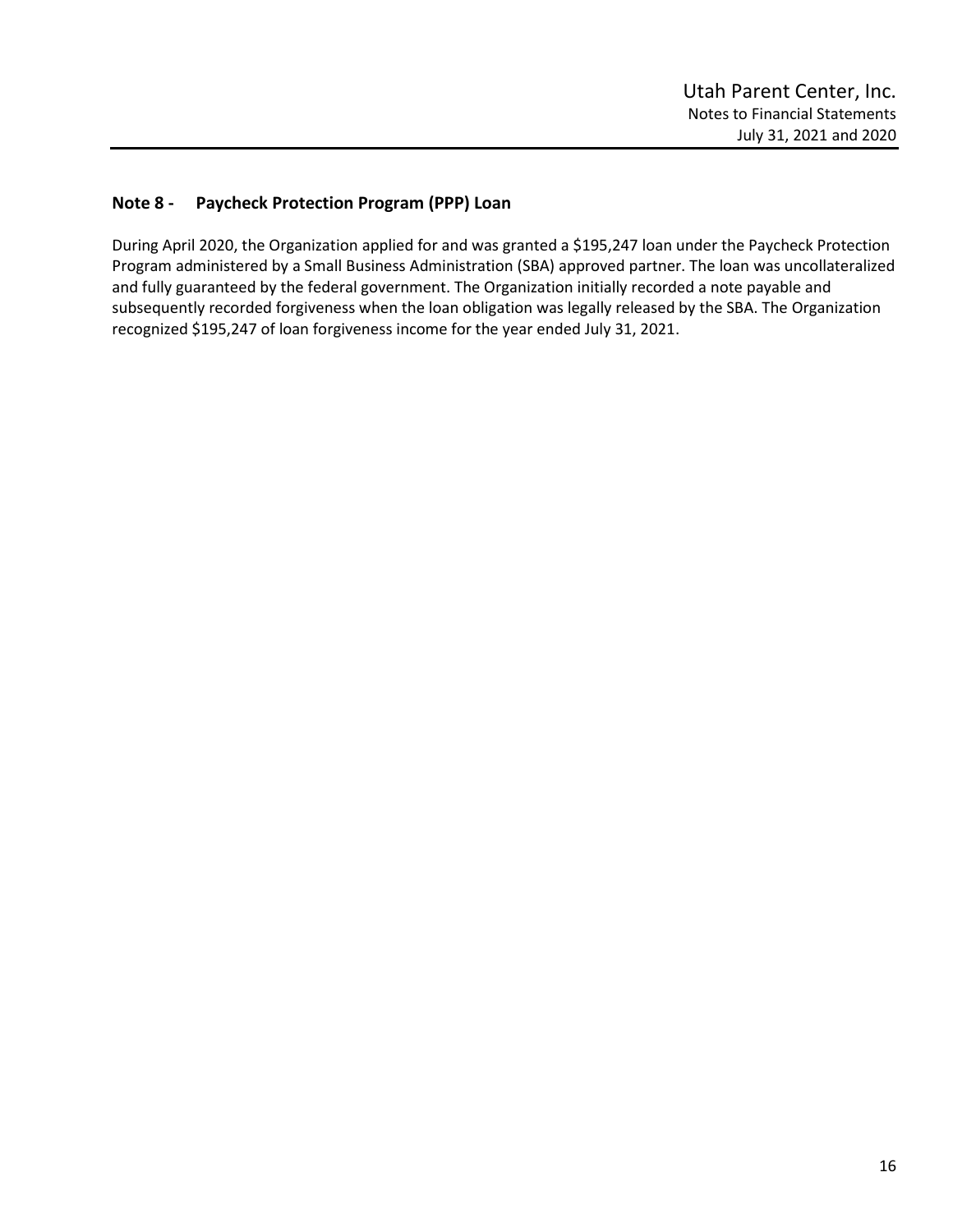Schedule of Expenditures of Federal Awards and Reports Required by Government Auditing Standards and the Uniform Guidance July 31, 2021

<span id="page-18-0"></span>Utah Parent Center, Inc.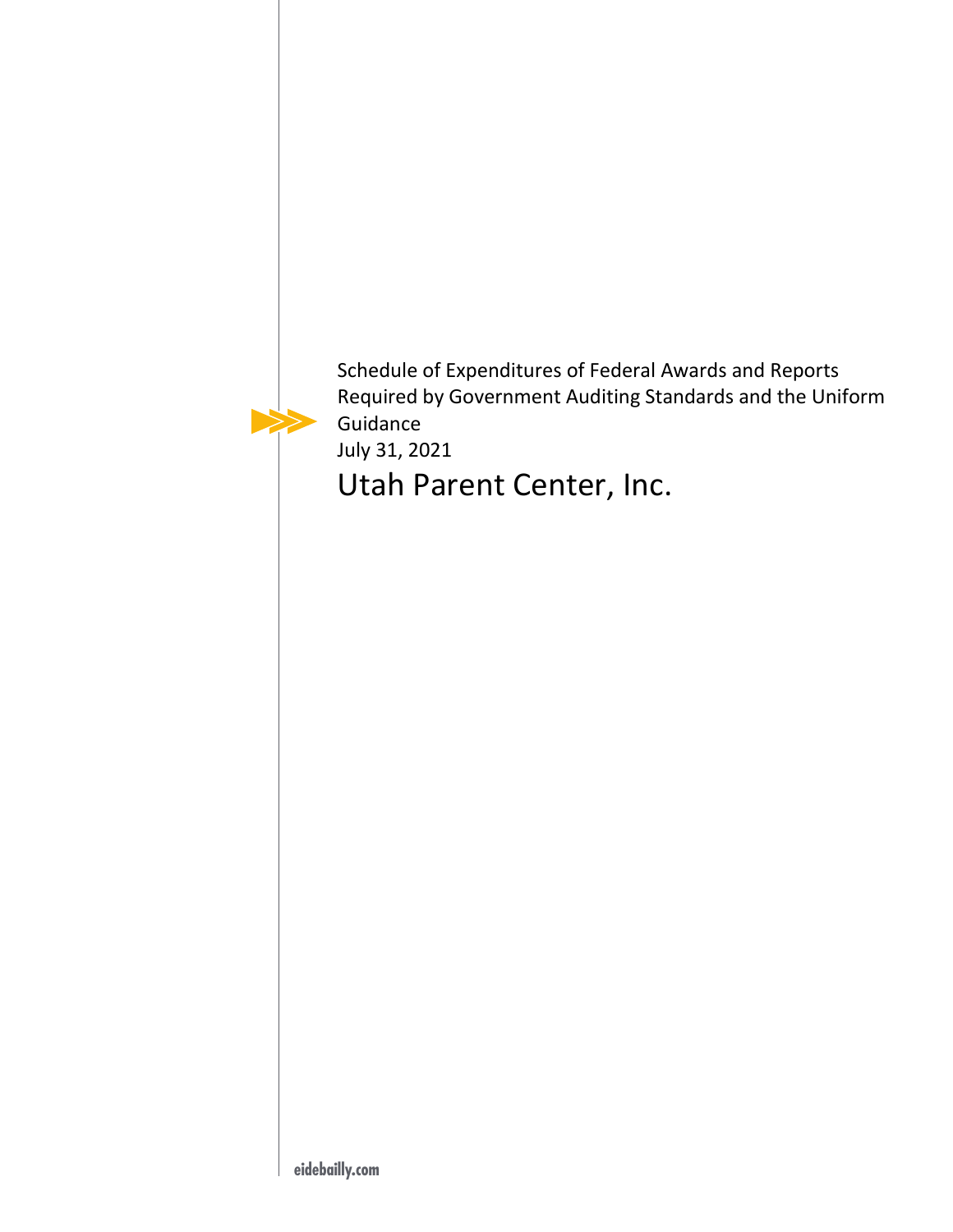

**CPAs & BUSINESS ADVISORS** 

# <span id="page-19-0"></span>**Independent Auditor's Report on Internal Control over Financial Reporting and on Compliance and Other Matters Based on an Audit of Financial Statements Performed in Accordance with** *Government Auditing Standards*

The Board of Directors and Management of Utah Parent Center, Inc. Salt Lake City, Utah

We have audited, in accordance with auditing standards generally accepted in the United States of America and the standards applicable to financial audits contained in *Government Auditing Standards*, issued by the Comptroller General of the United States, the financial statements of Utah Parent Center, Inc., which comprise the statement of financial position as of July 31, 2021, and the related statements of activities, functional expenses, and cash flows for the year then ended, and the related notes to the financial statements, and have issued our report thereon dated January 5, 2022.

### **Internal Control over Financial Reporting**

In planning and performing our audit of the financial statements, we considered Utah Parent Center, Inc.'s internal control over financial reporting (internal control) as a basis for designing audit procedures that are appropriate in the circumstances for the purpose of expressing our opinion on the financial statements, but not for the purpose of expressing an opinion on the effectiveness of Utah Parent Center, Inc.'s internal control. Accordingly, we do not express an opinion on the effectiveness of Utah Parent Center, Inc.'s internal control.

A *deficiency in internal control* exists when the design or operation of a control does not allow management or employees, in the normal course of performing their assigned functions, to prevent, or detect and correct, misstatements on a timely basis. A *material weakness* is a deficiency, or a combination of deficiencies, in internal control, such that there is a reasonable possibility that a material misstatement of the entity's financial statements will not be prevented or detected and corrected on a timely basis. A *significant deficiency* is a deficiency, or a combination of deficiencies, in internal control that is less severe than a material weakness, yet important enough to merit attention by those charged with governance.

Our consideration of internal control was for the limited purpose described in the first paragraph of this section and was not designed to identify all deficiencies in internal control that might be material weaknesses or significant deficiencies. Given these limitations, during our audit we did not identify any deficiencies in internal control that we consider to be material weaknesses. However, material weaknesses may exist that have not been identified.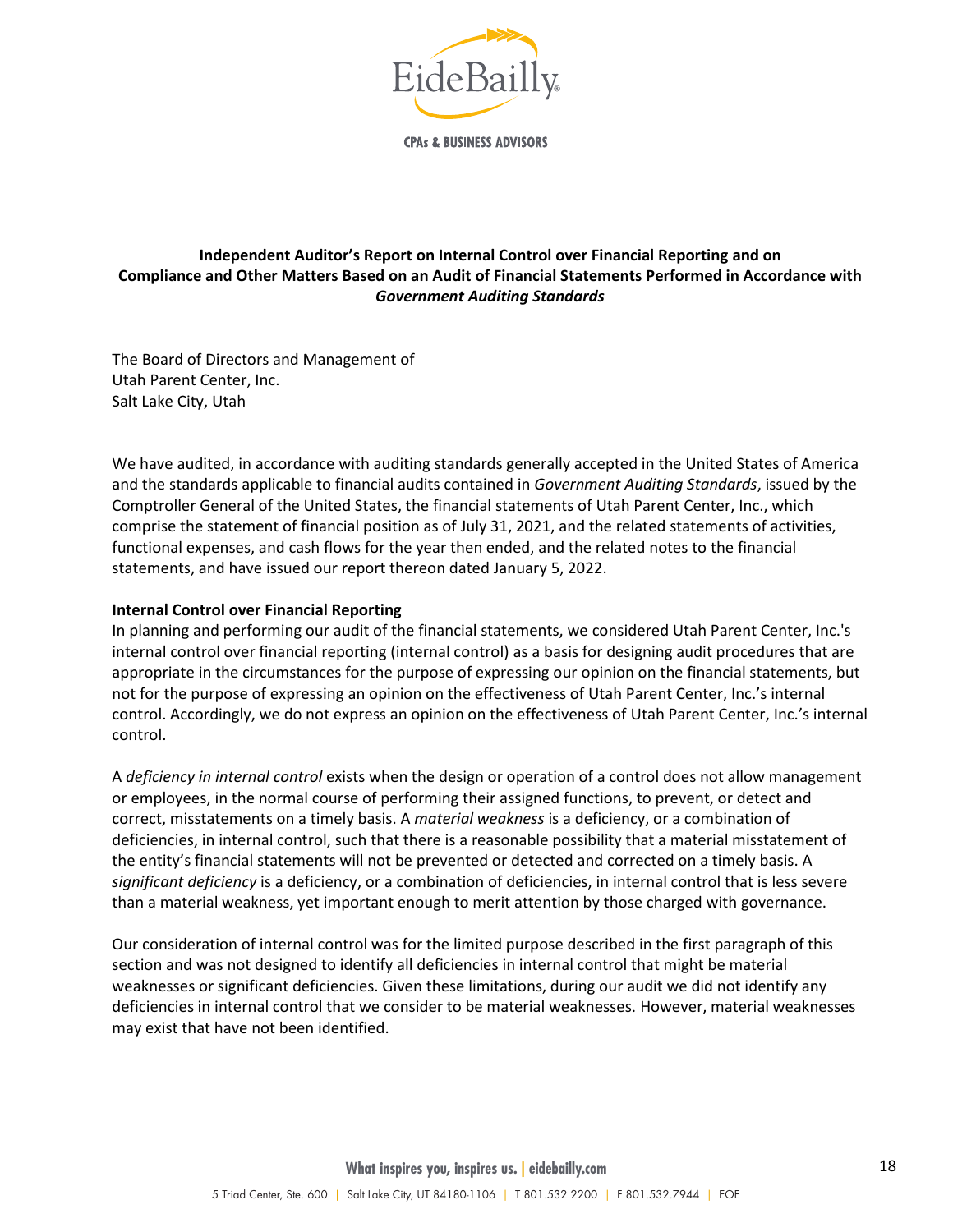### **Compliance and Other Matters**

As part of obtaining reasonable assurance about whether Utah Parent Center, Inc.'s financial statements are free from material misstatement, we performed tests of its compliance with certain provisions of laws, regulations, contracts, and grant agreements, noncompliance with which could have a direct and material effect on the financial statements. However, providing an opinion on compliance with those provisions was not an objective of our audit, and accordingly, we do not express such an opinion. The results of our tests disclosed no instances of noncompliance or other matters that are required to be reported under *Government Auditing Standards*.

### **Purpose of this Report**

The purpose of this report is solely to describe the scope of our testing of internal control and compliance and the results of that testing, and not to provide an opinion on the effectiveness of the entity's internal control or on compliance. This report is an integral part of an audit performed in accordance with *Government Auditing Standards* in considering the entity's internal control and compliance. Accordingly, this communication is not suitable for any other purpose.

Eader Sailly LLP

Salt Lake City, Utah January 5, 2022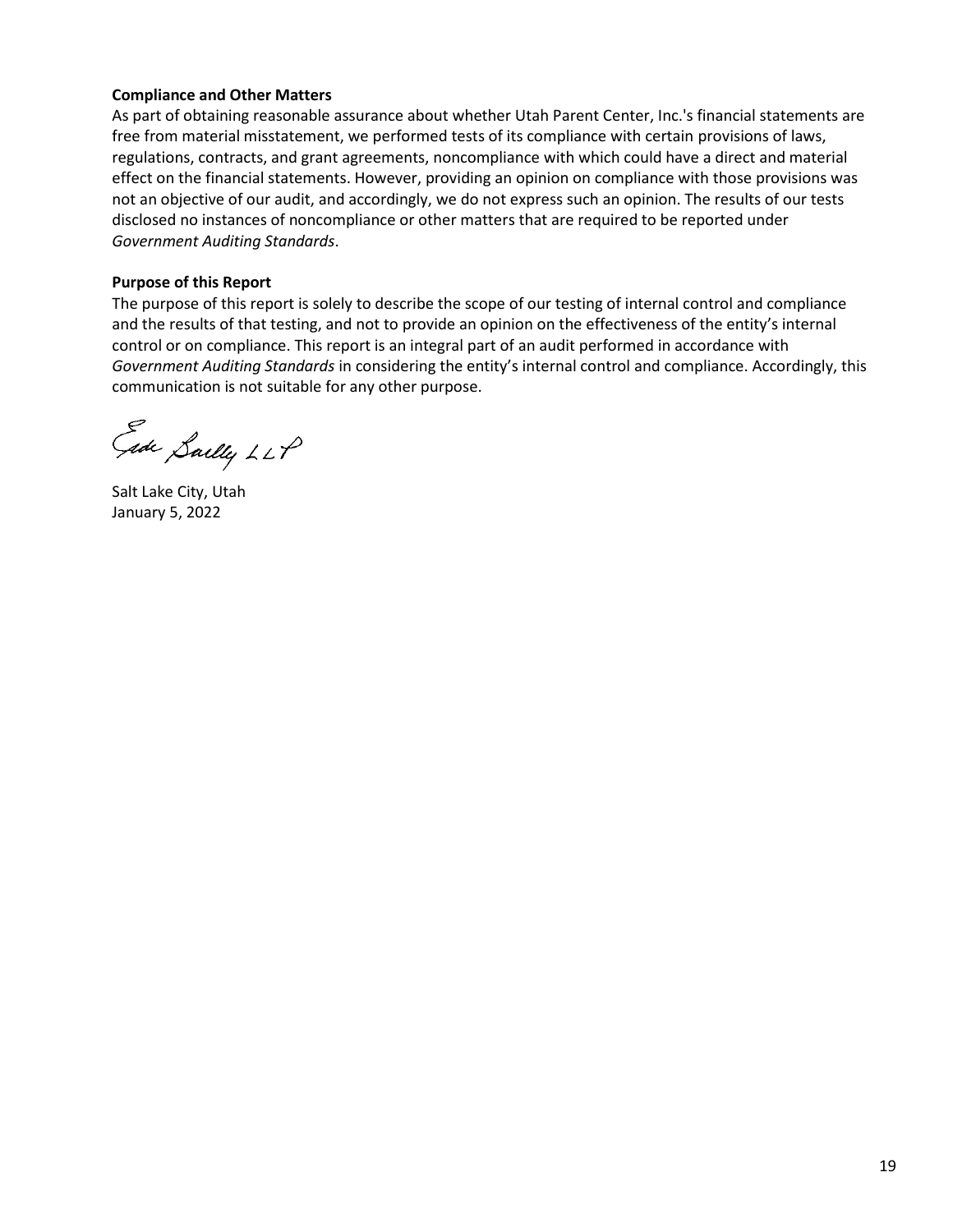

**CPAs & BUSINESS ADVISORS** 

# <span id="page-21-0"></span>**Independent Auditor's Report on Compliance for the Major Federal Programs; Report on Internal Control Over Compliance Required by the Uniform Guidance**

The Board of Directors and Management of Utah Parent Center, Inc. Salt Lake City, Utah

#### **Report on Compliance for the Major Federal Program**

We have audited Utah Parent Center, Inc.'s compliance with the types of compliance requirements described in the *OMB Compliance Supplement* that could have a direct and material effect on each of the Utah Parent Center, Inc.'s major federal programs for the year ended July 31, 2021. Utah Parent Center, Inc.'s major federal programs are identified in the summary of auditor's results section of the accompanying schedule of findings and questioned costs.

#### **Management's Responsibility**

Management is responsible for compliance with federal statutes, regulations, and the terms and conditions of its federal awards applicable to its federal programs.

### **Auditor's Responsibility**

Our responsibility is to express an opinion on compliance for each of Utah Parent Center, Inc.'s major federal programs based on our audit of the types of compliance requirements referred to above. We conducted our audit of compliance in accordance with auditing standards generally accepted in the United States of America; the standards applicable to financial audits contained in *Government Auditing Standards*, issued by the Comptroller General of the United States; and the audit requirements of Title 2 U.S. *Code of Federal Regulations* Part 200, *Uniform Administrative Requirements, Cost Principles, and Audit Requirements for Federal Awards* (Uniform Guidance). Those standards and the Uniform Guidance require that we plan and perform the audit to obtain reasonable assurance about whether noncompliance with the types of compliance requirements referred to above that could have a direct and material effect on a major federal program occurred. An audit includes examining, on a test basis, evidence about Utah Parent Center, Inc.'s compliance with those requirements and performing such other procedures as we considered necessary in the circumstances.

We believe that our audit provides a reasonable basis for our opinion on compliance for each major federal program. However, our audit does not provide a legal determination of Utah Parent Center, Inc.'s compliance.

#### **Opinion on Each Major Federal Program**

In our opinion, Utah Parent Center, Inc. complied, in all material respects, with the types of compliance requirements referred to above that could have a direct and material effect on each of its major federal programs for the year ended July 31, 2021.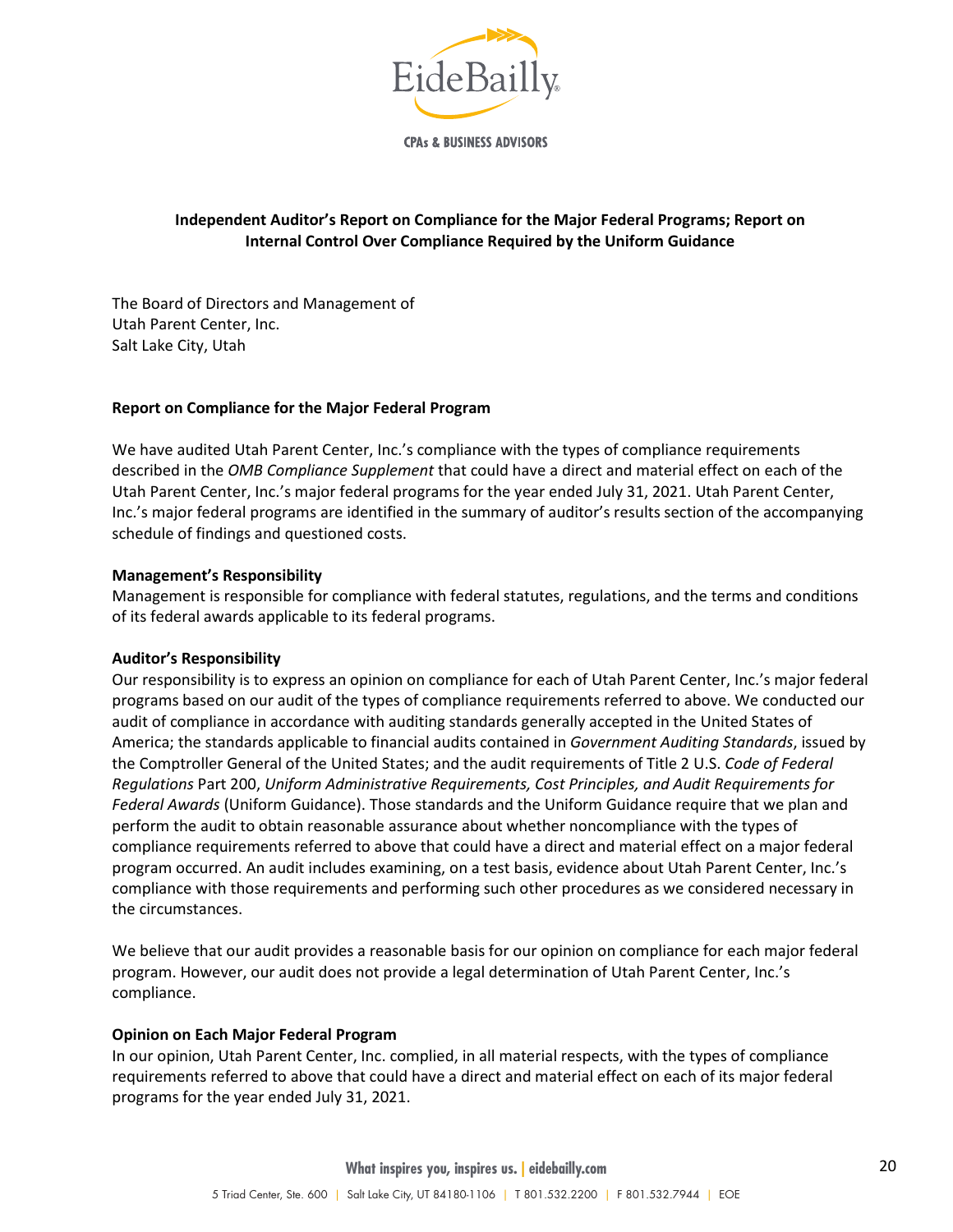### **Report on Internal Control over Compliance**

Management of Utah Parent Center, Inc. is responsible for establishing and maintaining effective internal control over compliance with the types of compliance requirements referred to above. In planning and performing our audit of compliance, we considered Utah Parent Center, Inc.'s internal control over compliance with the types of requirements that could have a direct and material effect on each major federal program to determine the auditing procedures that are appropriate in the circumstances for the purpose of expressing an opinion on compliance for each major federal program and to test and report on internal control over compliance in accordance with the Uniform Guidance, but not for the purpose of expressing an opinion on the effectiveness of internal control over compliance. Accordingly, we do not express an opinion on the effectiveness of the Utah Parent Center, Inc.'s internal control over compliance.

*A deficiency in internal control over compliance* exists when the design or operation of a control over compliance does not allow management or employees, in the normal course of performing their assigned functions, to prevent, or detect and correct, noncompliance with a type of compliance requirement of a federal program on a timely basis. *A material weakness in internal control over compliance* is a deficiency, or a combination of deficiencies, in internal control over compliance, such that there is a reasonable possibility that material noncompliance with a type of compliance requirement of a federal program will not be prevented, or detected and corrected, on a timely basis. *A significant deficiency in internal control over compliance* is a deficiency, or a combination of deficiencies, in internal control over compliance with a type of compliance requirement of a federal program that is less severe than a material weakness in internal control over compliance, yet important enough to merit attention by those charged with governance.

Our consideration of internal control over compliance was for the limited purpose described in the first paragraph of this section and was not designed to identify all deficiencies in internal control over compliance that might be material weaknesses or significant deficiencies. We did not identify any deficiencies in internal control over compliance that we consider to be material weaknesses. However, material weaknesses may exist that have not been identified.

The purpose of this report on internal control over compliance is solely to describe the scope of our testing of internal control over compliance and the results of that testing based on the requirements of the Uniform Guidance. Accordingly, this report is not suitable for any other purpose.

Gide Sailly LLP

Salt Lake City, Utah January 5, 2022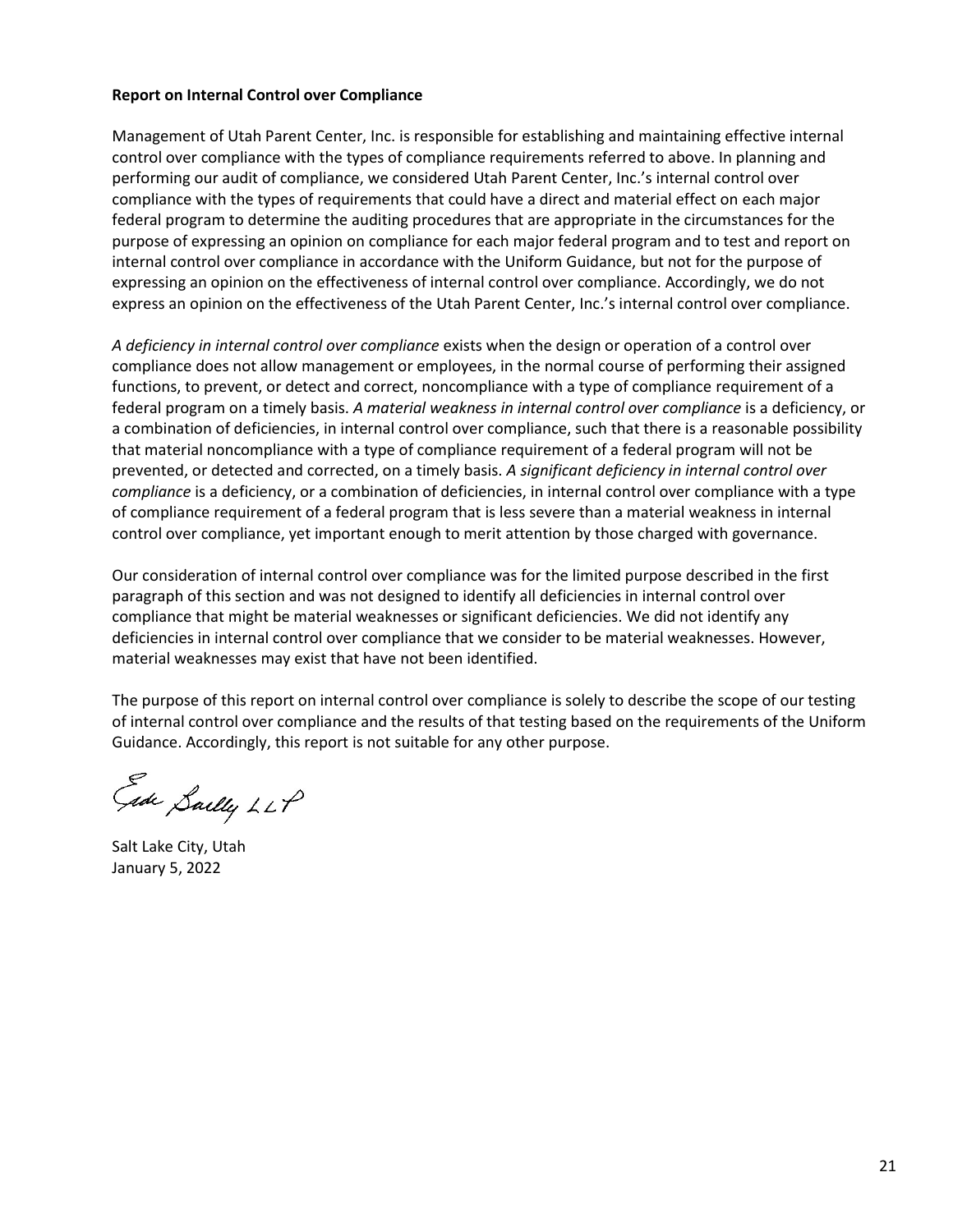<span id="page-23-0"></span>

| Federal Grantor/Pass-Through<br>Grantor/Program or Cluster Title                                                               | Federal<br><b>CFDA</b><br>Number | Grantor/<br>Pass-Through<br>Number | Expenditures            |
|--------------------------------------------------------------------------------------------------------------------------------|----------------------------------|------------------------------------|-------------------------|
| <b>U.S. Department of Education</b>                                                                                            |                                  |                                    |                         |
| Special Education Parent Training and Information Centers<br>Parent Training & Information<br>Parent Training & Information    | 84.328<br>84.328                 | H328M070035-3<br>H328M150034       | \$<br>47,648<br>160,832 |
|                                                                                                                                |                                  |                                    | 208,480                 |
| Special Education Grants to States                                                                                             |                                  |                                    |                         |
| Administered by Alpine School District                                                                                         | 84.027                           | not available                      | 33,022                  |
| Administered by Box Elder School District                                                                                      | 84.027                           | not available                      | 24,008                  |
| Administered by Granite School District                                                                                        | 84.027                           | not available                      | 52,176                  |
| Administered by Utah State Board of Education (USBE)                                                                           | 84.027                           | USBE190043MA                       | 153,361                 |
| Administered by Utah State Board of Education (UPIPS)                                                                          | 84.027                           | USBE190043MA                       | 7,939                   |
| Administered by Utah State Board of Education (SHIFT)                                                                          | 84.027                           | USBE190043MA                       | 4,167                   |
| <b>Total Special Education Cluster</b>                                                                                         |                                  |                                    | 274,673                 |
| Special Education Personnel Development Grants to States<br>Administered by Utah State Board of Education                      |                                  |                                    |                         |
| Utah Multi-Tier System of Supports (UMTSS)                                                                                     | 84.323                           | USBE180084MA                       | 39,503                  |
| Total U.S. Department of Education                                                                                             |                                  |                                    | 522,656                 |
| <b>U.S. Department of Health and Human Services</b>                                                                            |                                  |                                    |                         |
| Family to Family Health Information Centers<br>Maternal and Child Health Federal Consolidated Programs<br>(Utah Family Voices) | 93.504                           | 2H84MC07996-06-00                  | 92,820                  |
| Maternal and Child Health Federal Consolidated Programs<br>(Utah Family Voices)                                                | 93.504                           | 5H84MC07996-07-00                  | 19,095                  |
|                                                                                                                                |                                  |                                    | 111,915                 |
| Maternal and Child Health Services Block Grant to States                                                                       |                                  |                                    |                         |
| Maternal and Child Health Services (Utah Family Voices)                                                                        | 93.994                           | 166048                             | 45,887                  |
| Maternal and Child Health Services (Hi Tech Grant - U of U)                                                                    | 93.994                           | 10046093-01                        | 10,743                  |
|                                                                                                                                |                                  |                                    | 56,630                  |
| Early Hearing Detection and Intervention                                                                                       |                                  |                                    |                         |
| Passed Through State of Utah - Universal Newborn Screening                                                                     | 93.251                           | 2 H61MC00042-20-00                 | 67,868                  |
| Developmental Disabilities Basic Support and Advocacy Grants<br>Passed Through State of Utah (Transition)                      | 93.630                           | 1901UTSCDD                         | 125,439                 |
| Maternal and Child Health Federal Consolidated Programs<br><b>UCBCD</b>                                                        | 93.110                           | not available                      | 3,407                   |
| Total U.S. Department of Health and Human Services                                                                             |                                  |                                    | 365,259                 |
| Passed through State of Utah<br>Coronavirus Relief (Division of Services for People with Disabilities)                         | 21.unknown                       | not available                      | 54,900                  |
| Passed through State of Utah<br>Coronavirus Relief (Family Voices of Albuquerque, NM)                                          | 21.unknown                       | not available                      | 6,500                   |
| <b>Total Federal Assistance</b>                                                                                                |                                  |                                    | 949,315<br>Ş            |
|                                                                                                                                |                                  |                                    |                         |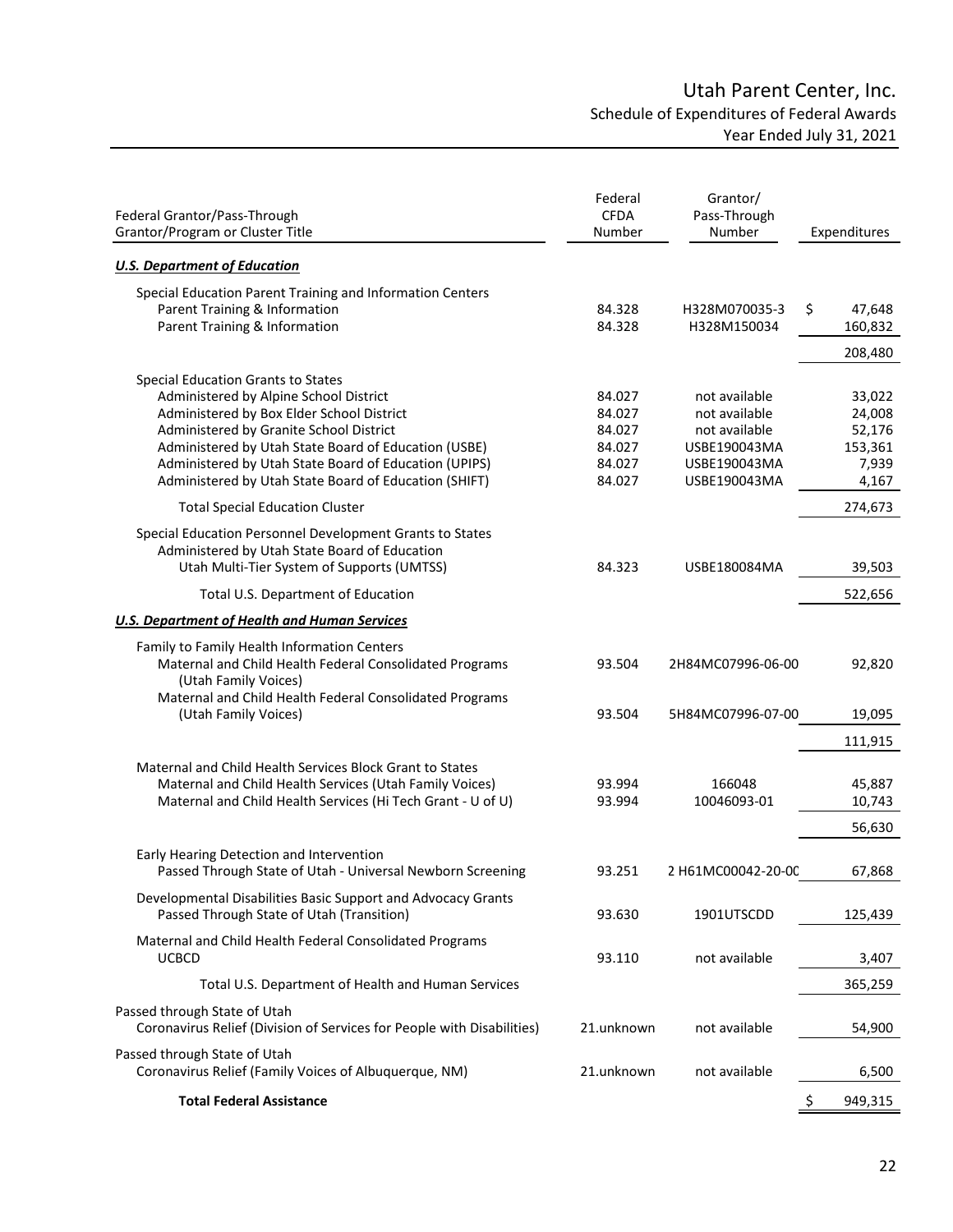# <span id="page-24-0"></span>**Note A - Basis of Presentation**

The accompanying schedule of expenditures of federal awards (the Schedule) includes the federal award activity of Utah Parent Center, Inc. under programs of the federal government for the year ended July 31, 2021. The information is presented in accordance with requirements of Title 2 U.S. Code of Federal Regulations Part 200, *Uniform Administrative Requirements, Cost Principles, and Audit Requirements for Federal Awards* (Uniform Guidance). Because the Schedule presents only a selected portion of the operations of Utah Parent Center, Inc., it is not intended to, and does not, present the financial position, changes in net assets, or cash flows of Utah Parent Center, Inc.

# **Note B - Significant Accounting Policies**

Expenditures reported on the Schedule are reported on the accrual basis of accounting. Such expenditures are recognized following the cost principles contained in the Uniform Guidance, wherein certain types of expenditures are not allowable or are limited as to reimbursement. No federal financial assistance has been provided to a subrecipient.

# **Note C - Indirect Cost Rate**

Utah Parent Center, Inc. has elected to use the 10% de minimis cost rate.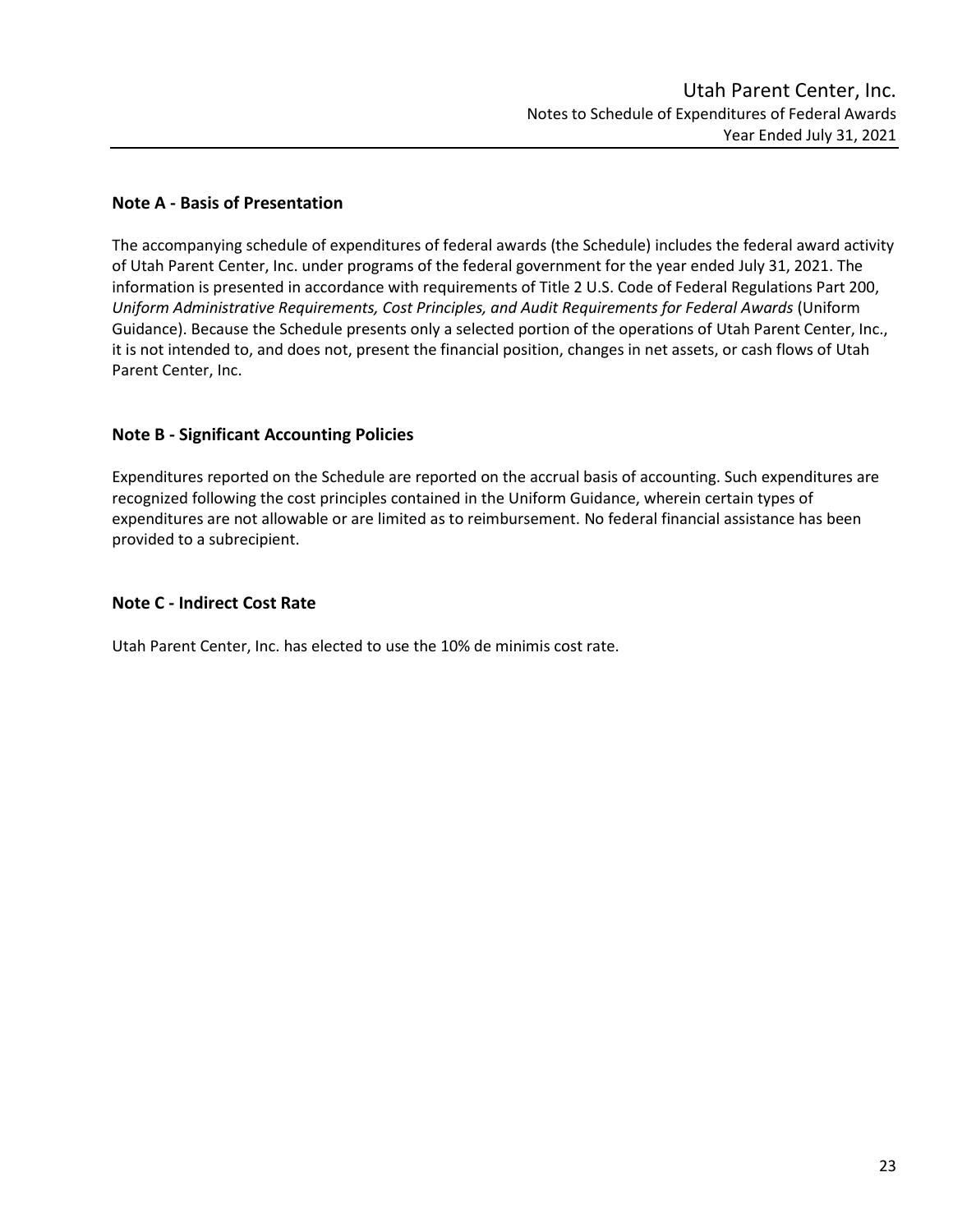<span id="page-25-0"></span>

| Section I - Summary of Auditor's Results                                                                           |                    |  |  |  |
|--------------------------------------------------------------------------------------------------------------------|--------------------|--|--|--|
| <b>FINANCIAL STATEMENTS</b>                                                                                        |                    |  |  |  |
| Type of auditor's report issued                                                                                    | Unmodified         |  |  |  |
| Internal control over financial reporting:<br>Material weaknesses identified                                       | No                 |  |  |  |
| Significant deficiencies identified not<br>considered to be material weaknesses                                    | No                 |  |  |  |
| Noncompliance material to financial statements noted?                                                              | No                 |  |  |  |
| <b>FEDERAL AWARDS</b>                                                                                              |                    |  |  |  |
| Internal control over major program:<br>Material weaknesses identified<br>Significant deficiencies identified not  | No                 |  |  |  |
| considered to be material weaknesses                                                                               | No                 |  |  |  |
| Type of auditor's report issued on compliance for major programs                                                   | Unmodified         |  |  |  |
| Any audit findings disclosed that are required to be reported in<br>accordance with Uniform Guidance 2 CFR 200.516 | No                 |  |  |  |
| <b>Identification of Major Programs</b>                                                                            |                    |  |  |  |
| Name of Federal Program                                                                                            | <b>CFDA Number</b> |  |  |  |
| Special Education Parent Training and Information Centers<br><b>Special Education Grants to States</b>             | 84.328<br>84.027   |  |  |  |
| Dollar threshold used to distinguish between type A<br>and type B programs                                         | \$<br>750,000      |  |  |  |
| Auditee qualified as low-risk auditee?                                                                             | No                 |  |  |  |